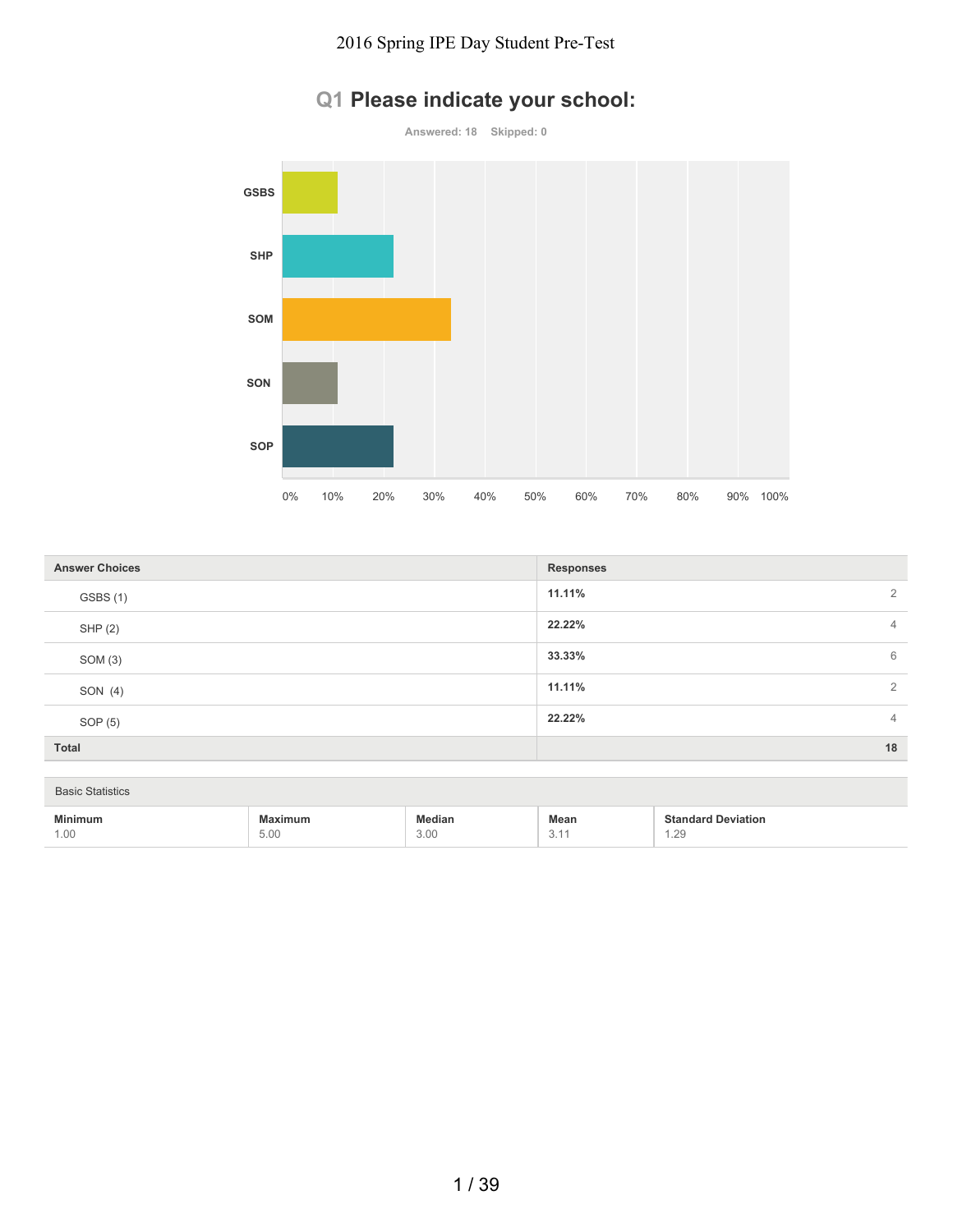## **Q2 Please rate the following statements using the provided rating scale.**

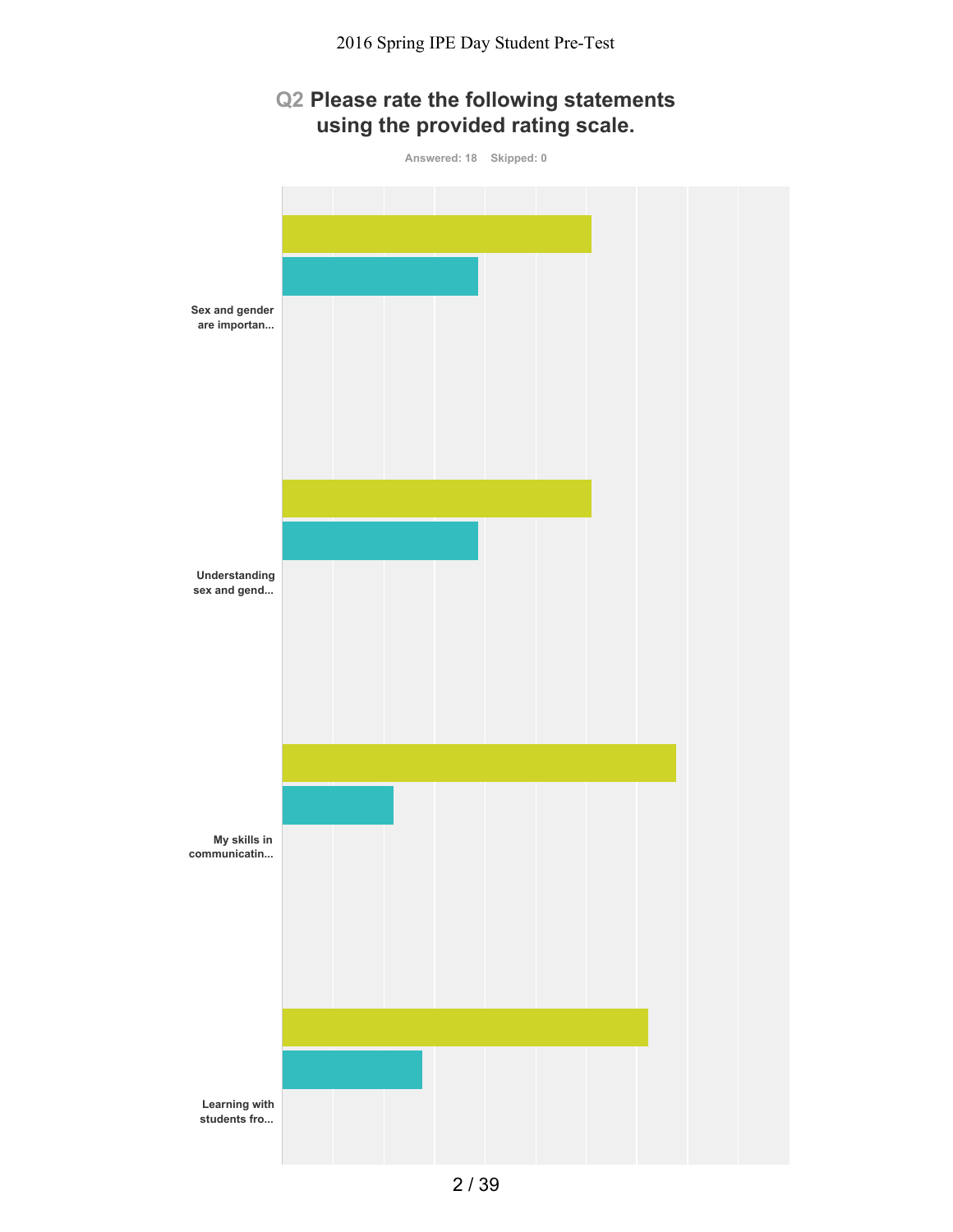2016 Spring IPE Day Student Pre-Test



|                                                                                                                                                       | <b>Strongly</b><br>Agree (1) | Agree<br>(2) | <b>Neutral</b><br>(3) | <b>Disagree</b><br>(4) | <b>Strongly</b><br><b>Disagree</b><br>(5) | Total | Weighted<br>Average |
|-------------------------------------------------------------------------------------------------------------------------------------------------------|------------------------------|--------------|-----------------------|------------------------|-------------------------------------------|-------|---------------------|
| Sex and gender are important variables to consider when providing<br>healthcare.                                                                      | 61.11%<br>11                 | 38.89%       | $0.00\%$<br>$\Omega$  | $0.00\%$<br>0          | $0.00\%$                                  | 18    | 4.61                |
| Understanding sex and gender differences in health is important knowledge<br>for health professions students.                                         | 61.11%<br>11                 | 38.89%       | $0.00\%$<br>$\Omega$  | $0.00\%$<br>0          | $0.00\%$                                  | 18    | 4.61                |
| My skills in communicating with other healthcare professionals would be<br>improved through learning with students from other healthcare professions. | 77.78%<br>14                 | 22.22%<br>4  | $0.00\%$<br>$\Omega$  | 0.00%<br>$\Omega$      | $0.00\%$<br>$\Omega$                      | 18    | 4.78                |
| Learning with students from other healthcare professions is likely to improve<br>the care that patients receive.                                      | 72.22%<br>13                 | 27.78%<br>5  | $0.00\%$<br>$\Omega$  | $0.00\%$<br>0          | $0.00\%$<br>U                             | 18    | 4.72                |
| Learning with students from other healthcare professions is likely to help<br>overcome stereotypes that are held about the different professions.     | 72.22%<br>13                 | 27.78%<br>5  | $0.00\%$<br>$\Omega$  | $0.00\%$<br>$\Omega$   | $0.00\%$<br>$\Omega$                      | 18    | 4.72                |

| <b>Basic Statistics</b>                                                                                                                               |                |                |               |      |                                     |
|-------------------------------------------------------------------------------------------------------------------------------------------------------|----------------|----------------|---------------|------|-------------------------------------|
|                                                                                                                                                       | <b>Minimum</b> | <b>Maximum</b> | <b>Median</b> | Mean | <b>Standard</b><br><b>Deviation</b> |
| Sex and gender are important variables to consider when providing healthcare.                                                                         | 1.00           | 2.00           | 1.00          | 1.39 | 0.49                                |
| Understanding sex and gender differences in health is important knowledge for health professions<br>students.                                         | 1.00           | 2.00           | 1.00          | 1.39 | 0.49                                |
| My skills in communicating with other healthcare professionals would be improved through learning<br>with students from other healthcare professions. | 1.00           | 2.00           | 1.00          | 1.22 | 0.42                                |
| Learning with students from other healthcare professions is likely to improve the care that patients<br>receive.                                      | 1.00           | 2.00           | 1.00          | 1.28 | 0.45                                |
| Learning with students from other healthcare professions is likely to help overcome stereotypes that<br>are held about the different professions.     | 1.00           | 2.00           | 1.00          | 1.28 | 0.45                                |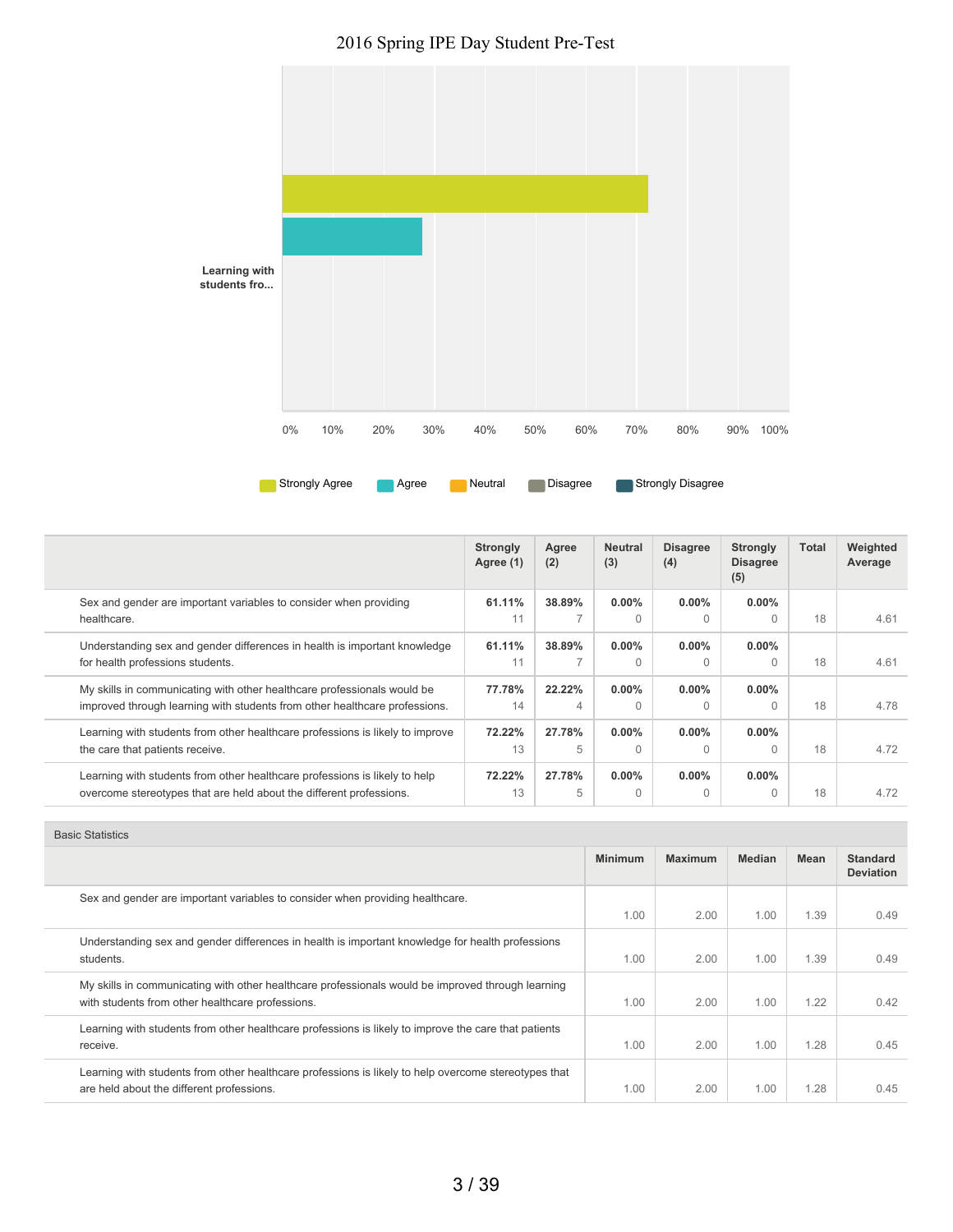## **Q3 How confident are you in your ability to use principles of sex and gender specific health to improve patient-centered care?**

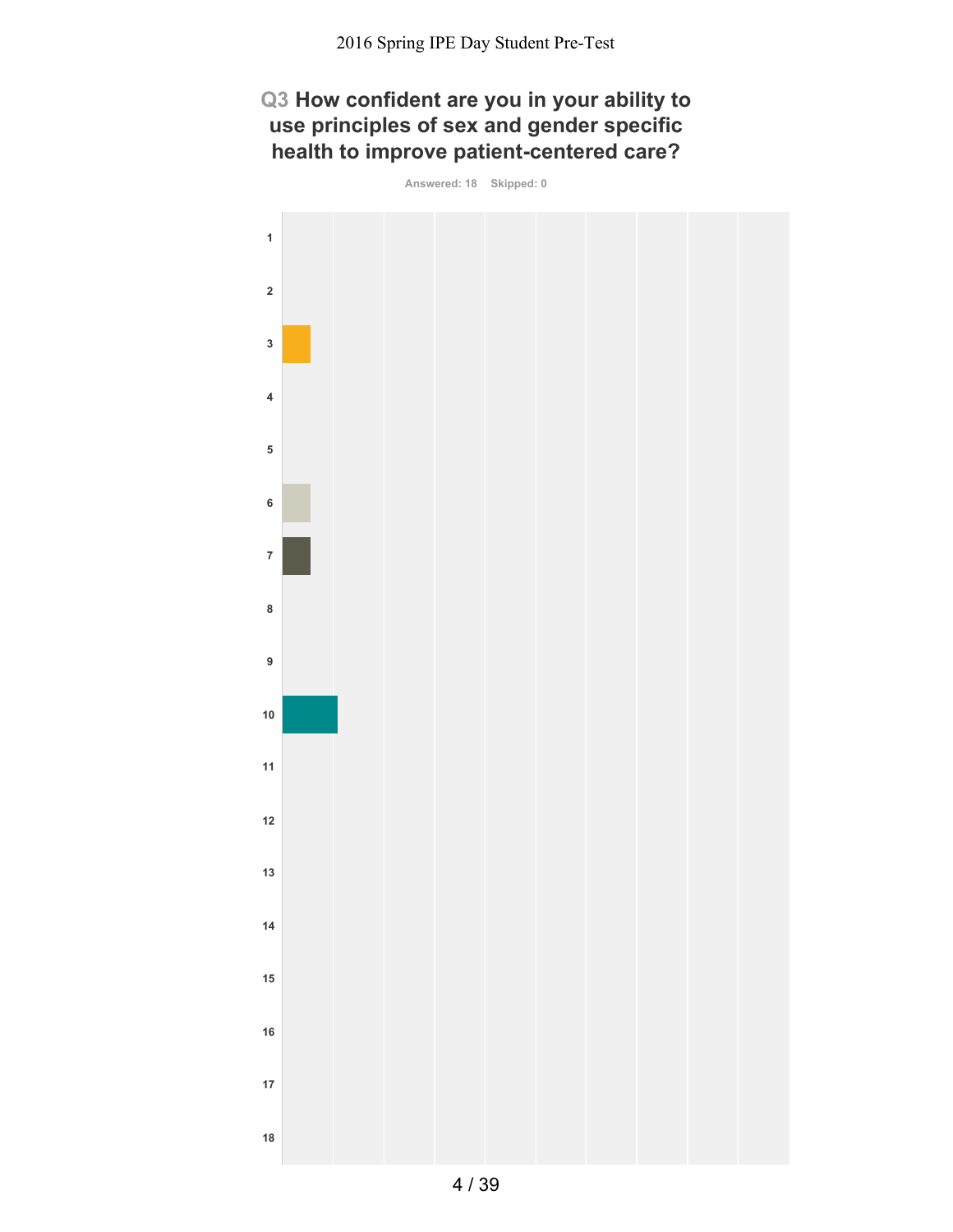

Spring IPE Day Student Pre-Test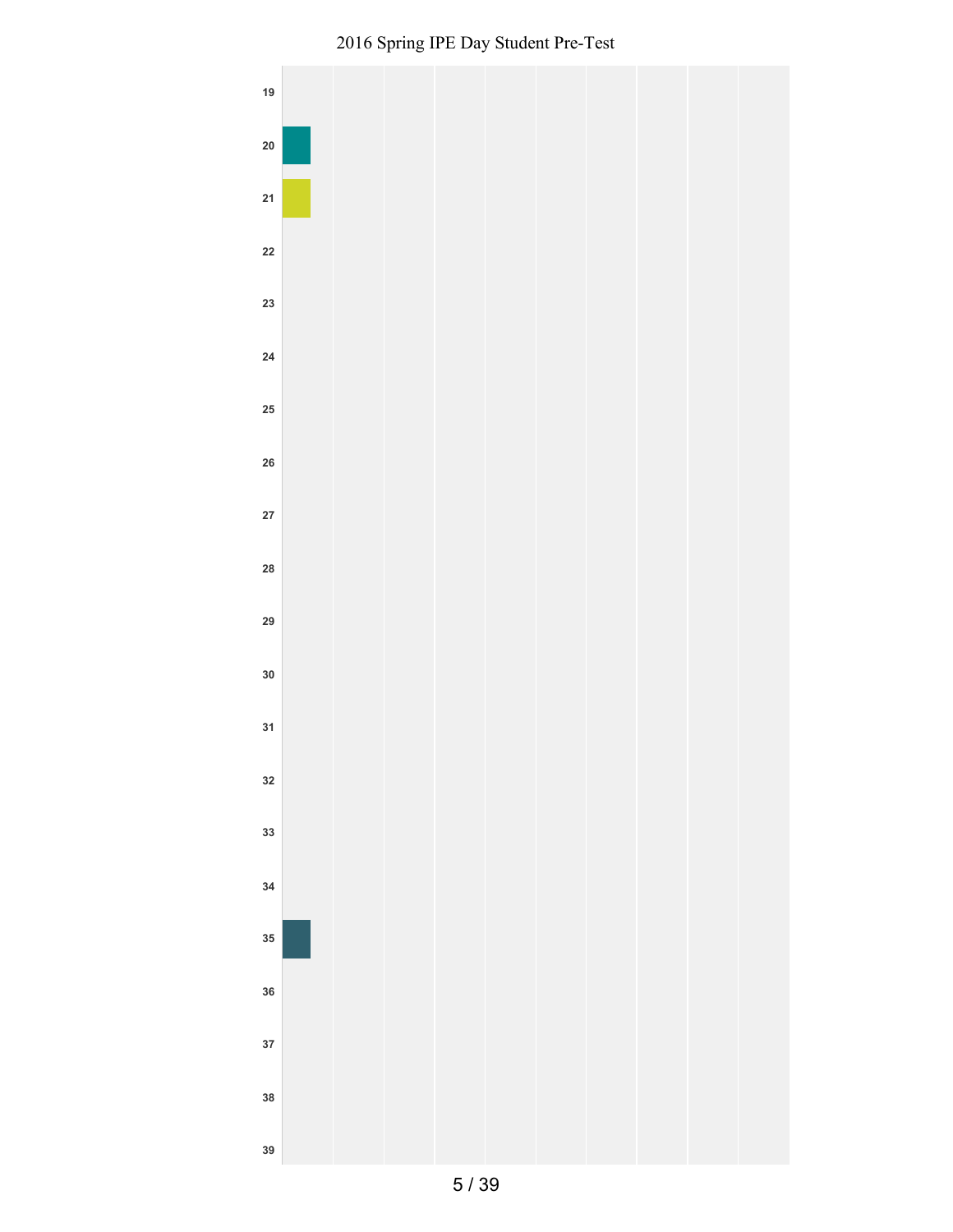

/ 39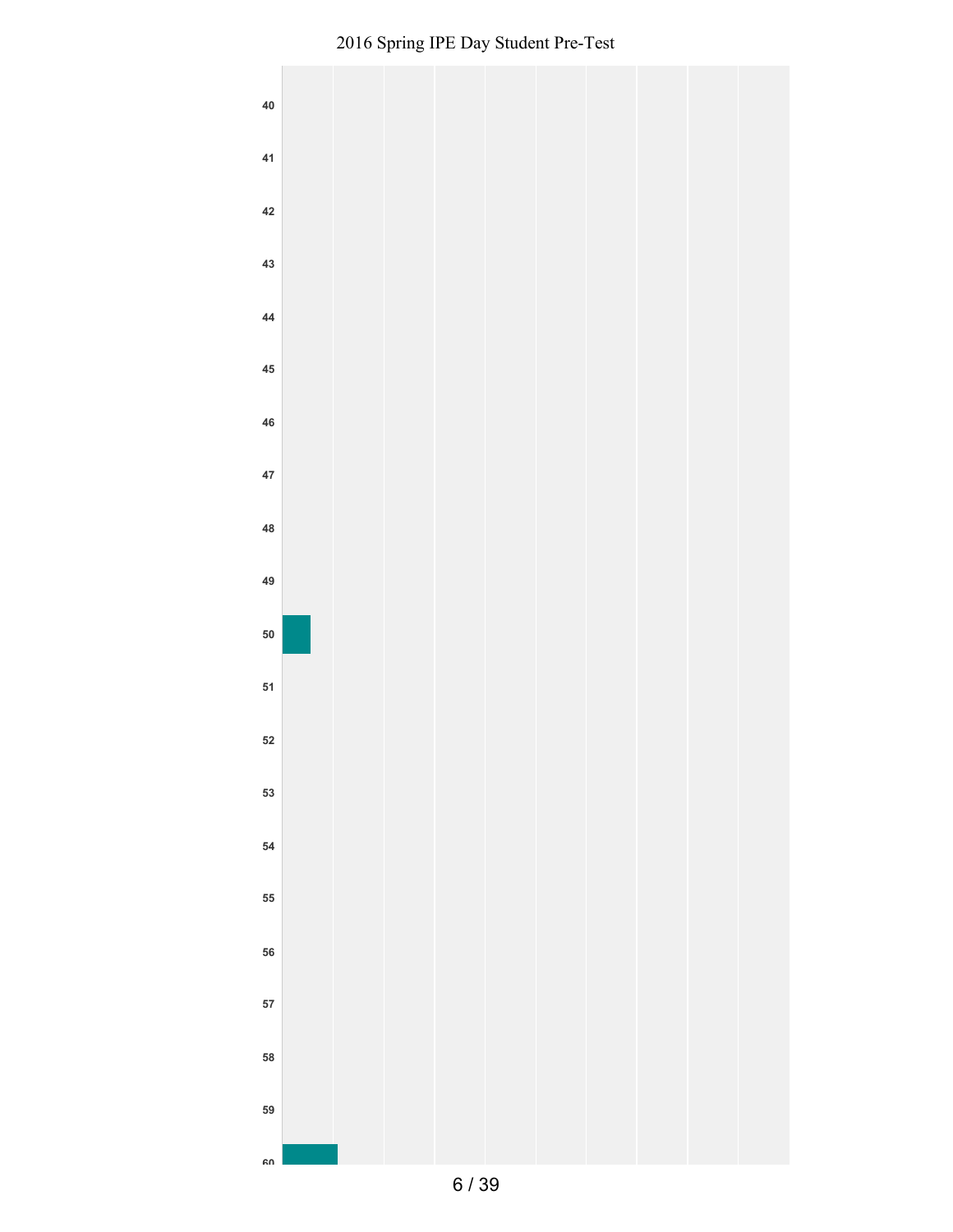

Spring IPE Day Student Pre-Test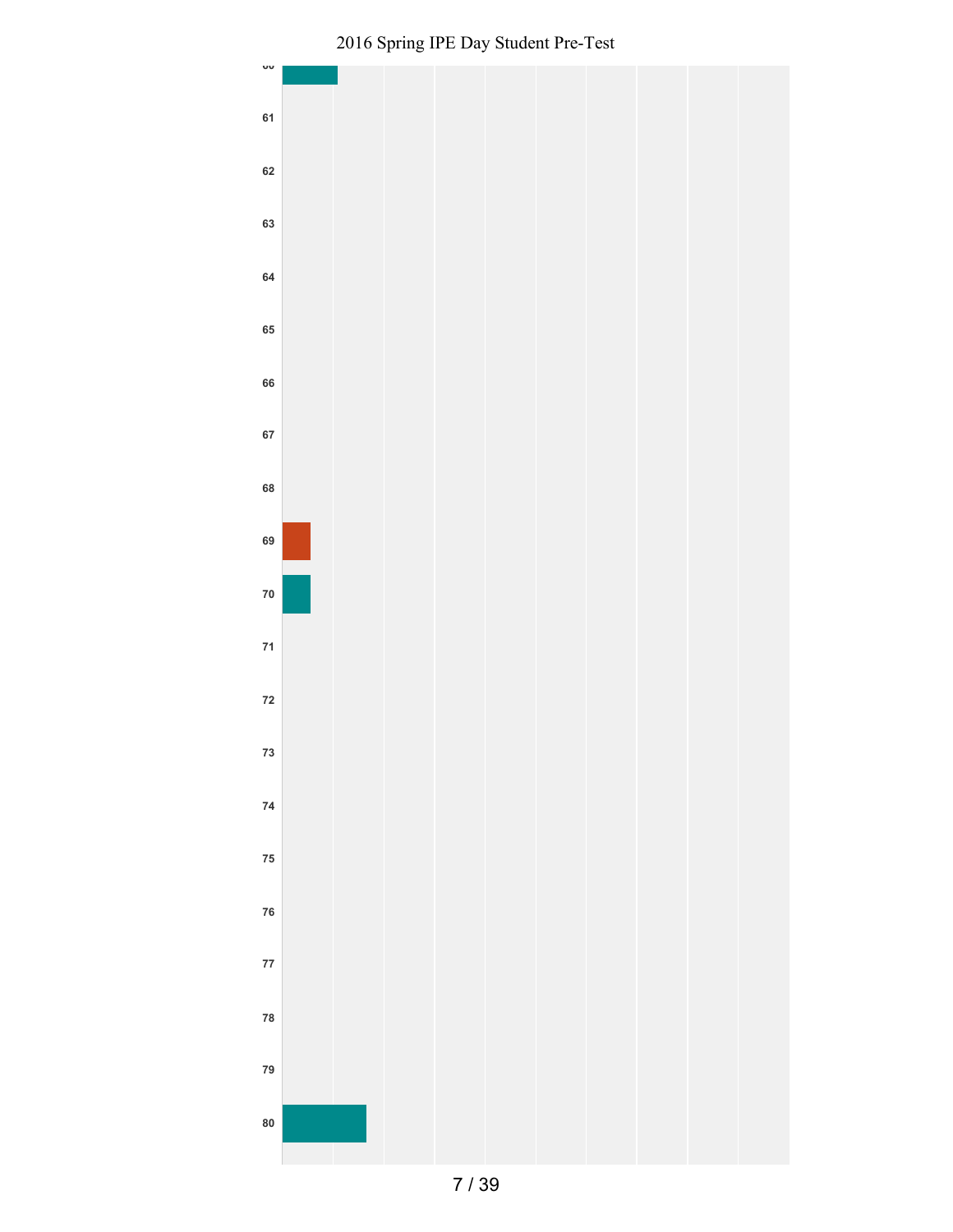

Spring IPE Day Student Pre-Test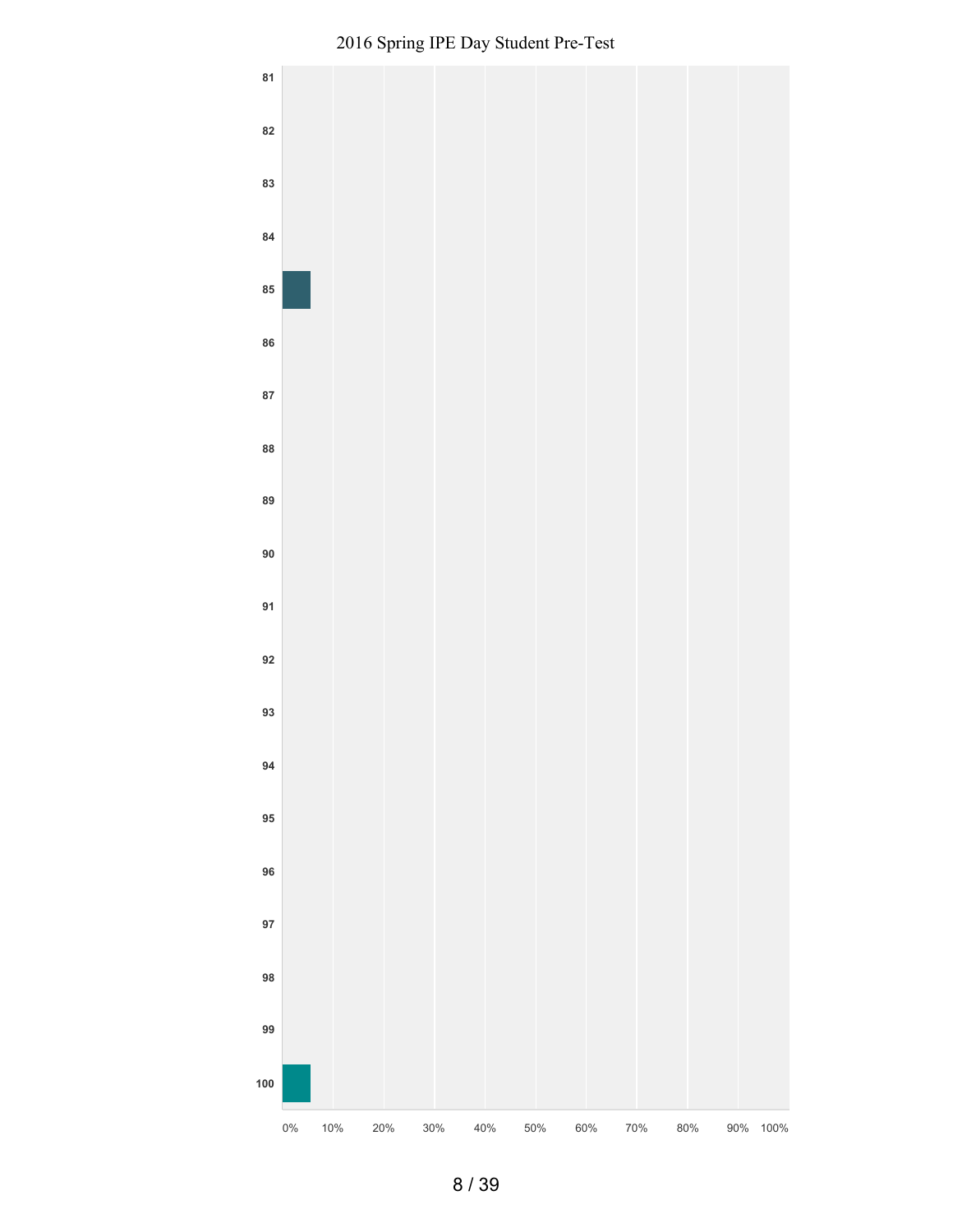| <b>Answer Choices</b> | <b>Responses</b> |              |
|-----------------------|------------------|--------------|
| 1(1)                  | $0.00\%$         | $\,0\,$      |
| 2(2)                  | $0.00\%$         | $\,0\,$      |
| $3\ (3)$              | $5.56\%$         | $\mathbf{1}$ |
| 4(4)                  | $0.00\%$         | $\,0\,$      |
| $5(5)$                | $0.00\%$         | $\,0\,$      |
| 6(6)                  | $5.56\%$         | $\mathbf{1}$ |
| 7(7)                  | $5.56\%$         | $\mathbf{1}$ |
| 8(8)                  | $0.00\%$         | $\,0\,$      |
| 9(9)                  | $0.00\%$         | $\,0\,$      |
| 10(10)                | 11.11%           | $\sqrt{2}$   |
| 11(11)                | $0.00\%$         | $\,0\,$      |
| 12(12)                | $0.00\%$         | $\,0\,$      |
| 13(13)                | $0.00\%$         | $\,0\,$      |
| 14(14)                | $0.00\%$         | $\,0\,$      |
| 15(15)                | $0.00\%$         | $\,0\,$      |
| 16 (16)               | $0.00\%$         | $\,0\,$      |
| 17(17)                | $0.00\%$         | $\,0\,$      |
| 18 (18)               | $0.00\%$         | $\,0\,$      |
| 19 (19)               | $0.00\%$         | $\,0\,$      |
|                       | $5.56\%$         | $\mathbf{1}$ |
| 20(20)                |                  |              |
| 21(21)                | $5.56\%$         | $\mathbf{1}$ |
| 22 (22)               | $0.00\%$         | $\,0\,$      |
| 23 (23)               | $0.00\%$         | $\,0\,$      |
| 24 (24)               | $0.00\%$         | $\,0\,$      |
| 25 (25)               | $0.00\%$         | $\,0\,$      |
| 26 (26)               | $0.00\%$         | $\,0\,$      |
| 27(27)                | $0.00\%$         | $\,0\,$      |
| 28 (28)               | $0.00\%$         | $\,0\,$      |
| 29 (29)               | $0.00\%$         | $\,0\,$      |
| 30(30)                | $0.00\%$         | $\,0\,$      |
| 31(31)                | $0.00\%$         | $\,0\,$      |
| 32 (32)               | $0.00\%$         | $\,0\,$      |
| 33 (33)               | $0.00\%$         | $\,0\,$      |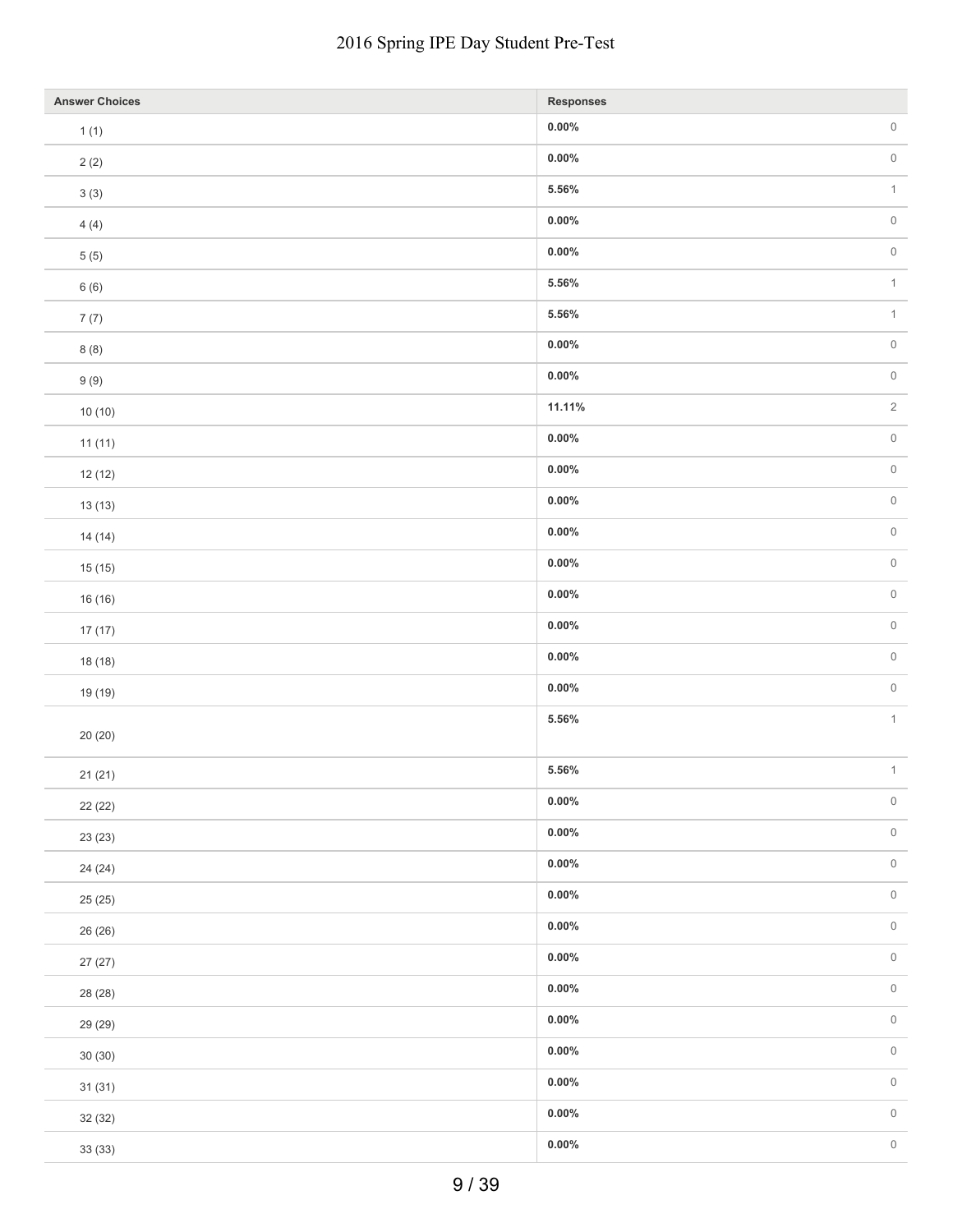|         | 2016 Spring IPE Day Student Pre-Test |  |
|---------|--------------------------------------|--|
| 34 (34) | $0.00\%$                             |  |
| 35(35)  | $5.56\%$                             |  |
| 36 (36) | $0.00\%$                             |  |
| 37 (37) | $0.00\%$                             |  |
| 38 (38) | $0.00\%$                             |  |
| 39 (39) | $0.00\%$                             |  |
| 40 (40) | $0.00\%$                             |  |
| 41 (41) | $0.00\%$                             |  |
| 42 (42) | $0.00\%$                             |  |
| 43 (43) | $0.00\%$                             |  |
| 44 (44) | $0.00\%$                             |  |
| 45 (45) | $0.00\%$                             |  |
| 46 (46) | $0.00\%$                             |  |
| 47 (47) | $0.00\%$                             |  |
| 48 (48) | $0.00\%$                             |  |
| 49 (49) | $0.00\%$                             |  |
| 50(50)  | $5.56\%$                             |  |
| 51(51)  | $0.00\%$                             |  |
| 52 (52) | $0.00\%$                             |  |
| 53 (53) | $0.00\%$                             |  |
| 54 (54) | $0.00\%$                             |  |
| 55 (55) | $0.00\%$                             |  |
| 56 (56) | $0.00\%$                             |  |
| 57 (57) | $0.00\%$                             |  |
| 58 (58) | $0.00\%$                             |  |
| 59 (59) | $0.00\%$                             |  |
| 60 (60) | 11.11%                               |  |
| 61(61)  | $0.00\%$                             |  |
| 62 (62) | $0.00\%$                             |  |
| 63 (63) | $0.00\%$                             |  |
| 64 (64) | $0.00\%$                             |  |
| 65 (65) | $0.00\%$                             |  |
| 66 (66) | $0.00\%$                             |  |
| 67 (67) | $0.00\%$                             |  |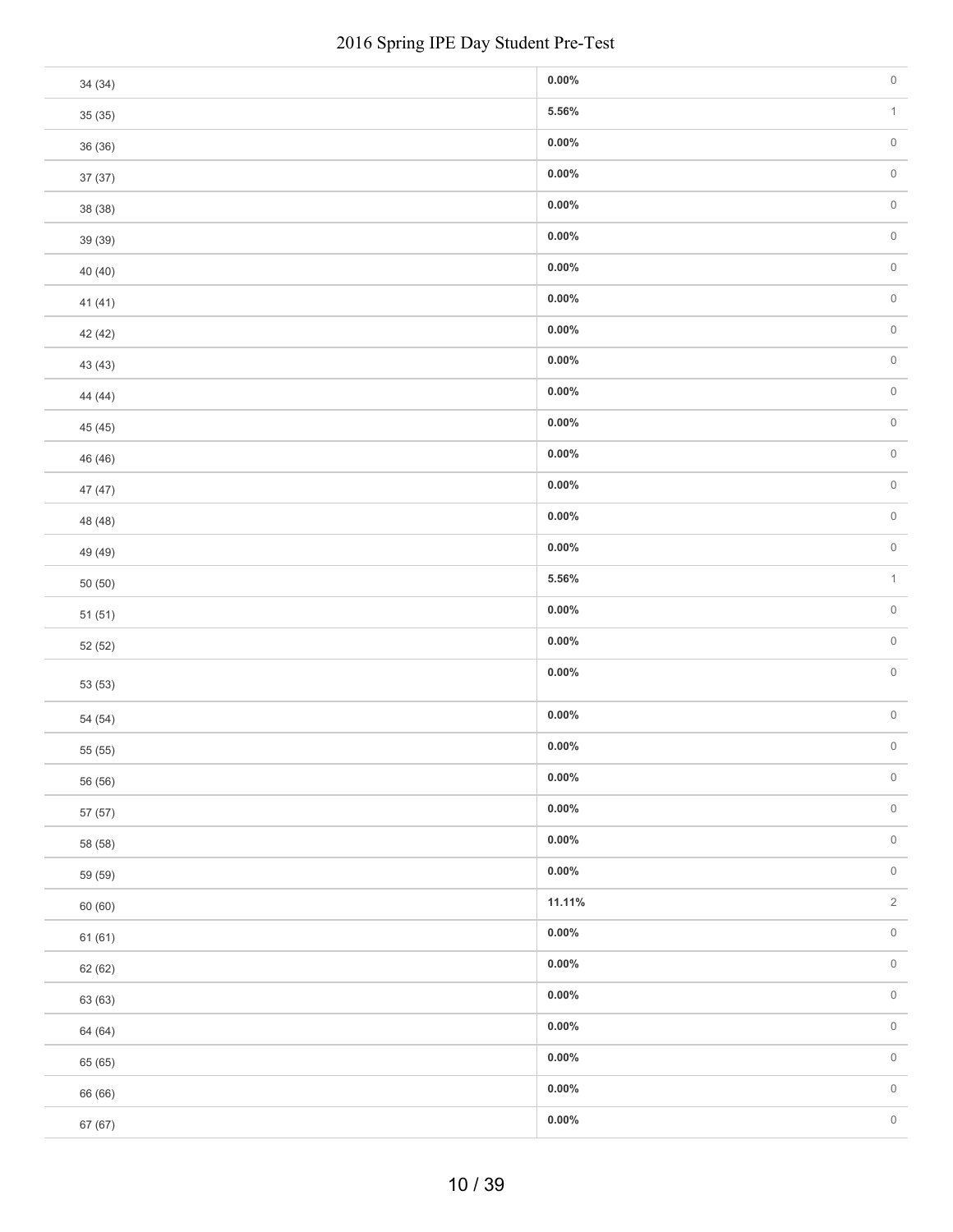|           | 2016 Spring IPE Day Student Pre-Test |  |
|-----------|--------------------------------------|--|
| 68 (68)   | $0.00\%$                             |  |
| 69 (69)   | $5.56\%$                             |  |
| 70 (70)   | $5.56\%$                             |  |
| 71 (71)   | $0.00\%$                             |  |
| 72 (72)   | $0.00\%$                             |  |
| 73 (73)   | $0.00\%$                             |  |
| 74 (74)   | $0.00\%$                             |  |
| 75 (75)   | $0.00\%$                             |  |
| 76 (76)   | $0.00\%$                             |  |
| 77 (77)   | $0.00\%$                             |  |
| 78 (78)   | $0.00\%$                             |  |
| 79 (79)   | $0.00\%$                             |  |
| 80 (80)   | 16.67%                               |  |
| 81 (81)   | $0.00\%$                             |  |
| 82 (82)   | $0.00\%$                             |  |
| 83 (83)   | $0.00\%$                             |  |
| 84 (84)   | $0.00\%$                             |  |
| 85 (85)   | $5.56\%$                             |  |
| 86 (86)   | $0.00\%$                             |  |
| 87 (87)   | $0.00\%$                             |  |
| 88 (88)   | $0.00\%$                             |  |
| 89 (89)   | $0.00\%$                             |  |
| 90 (90)   | $0.00\%$                             |  |
| 91 (91)   | $0.00\%$                             |  |
| 92 (92)   | $0.00\%$                             |  |
| 93 (93)   | $0.00\%$                             |  |
| 94 (94)   | $0.00\%$                             |  |
| 95 (95)   | $0.00\%$                             |  |
| 96 (96)   | $0.00\%$                             |  |
| 97 (97)   | $0.00\%$                             |  |
| 98 (98)   | $0.00\%$                             |  |
| 99 (99)   | $0.00\%$                             |  |
| 100 (100) | $5.56\%$                             |  |
| Total     |                                      |  |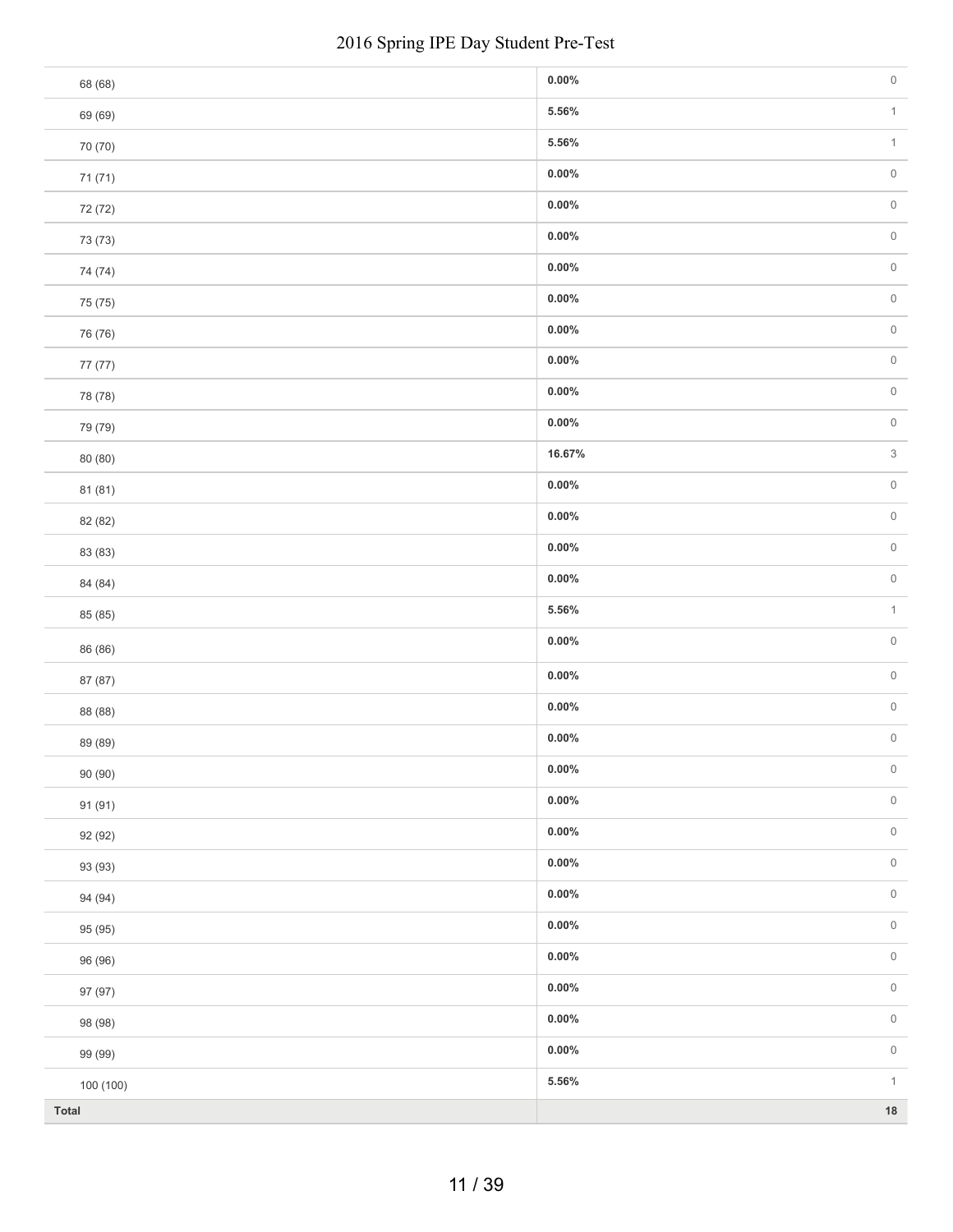| <b>Basic Statistics</b> |                          |                             |               |                                    |
|-------------------------|--------------------------|-----------------------------|---------------|------------------------------------|
| <b>Minimum</b><br>3.00  | <b>Maximum</b><br>100.00 | <b>Median</b><br>.<br>55.00 | Mean<br>47.00 | <b>Standard Deviation</b><br>31.96 |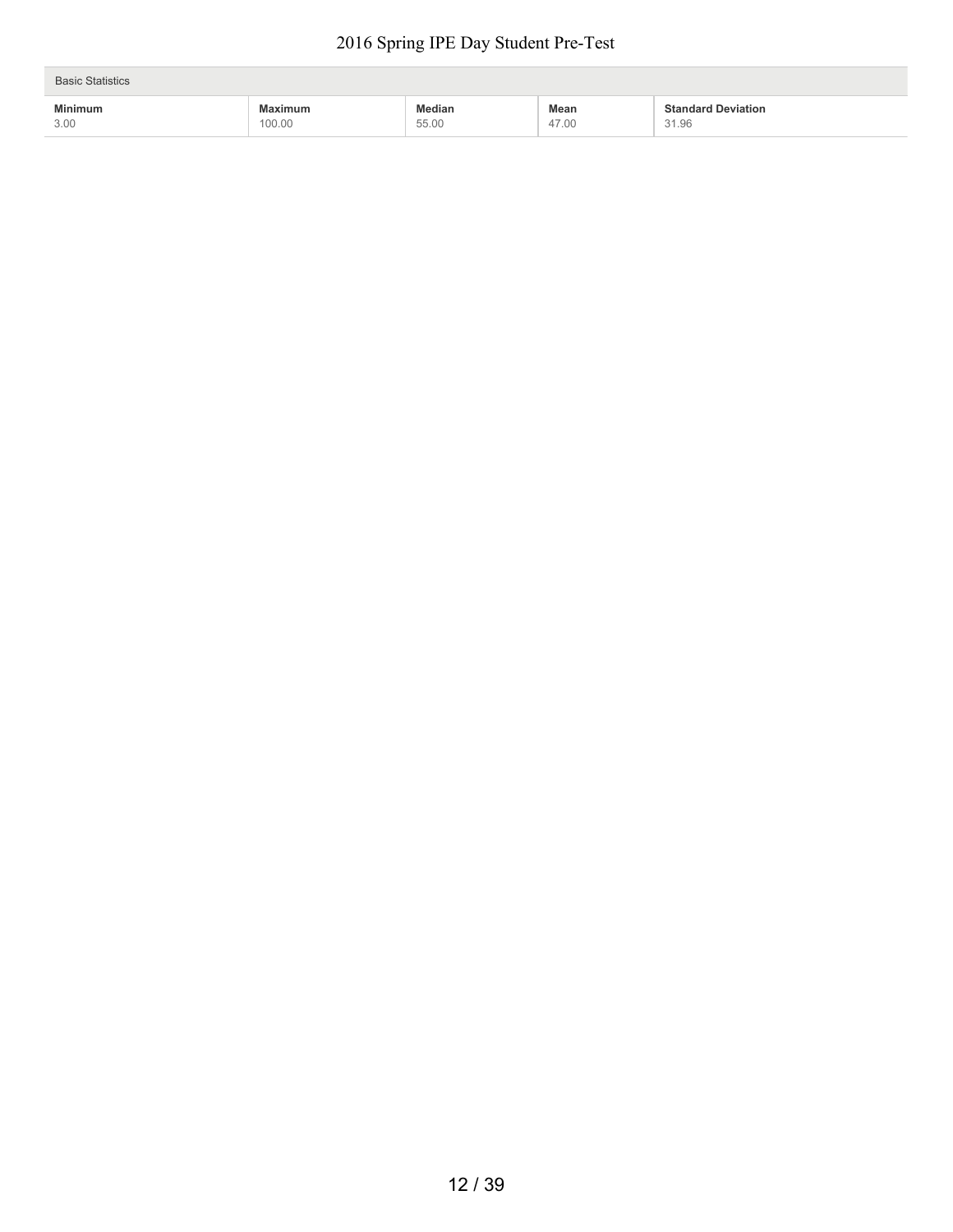## **Q4 How confident are you in your ability to identify the various healthcare providers' roles and their respective responsibilities?**

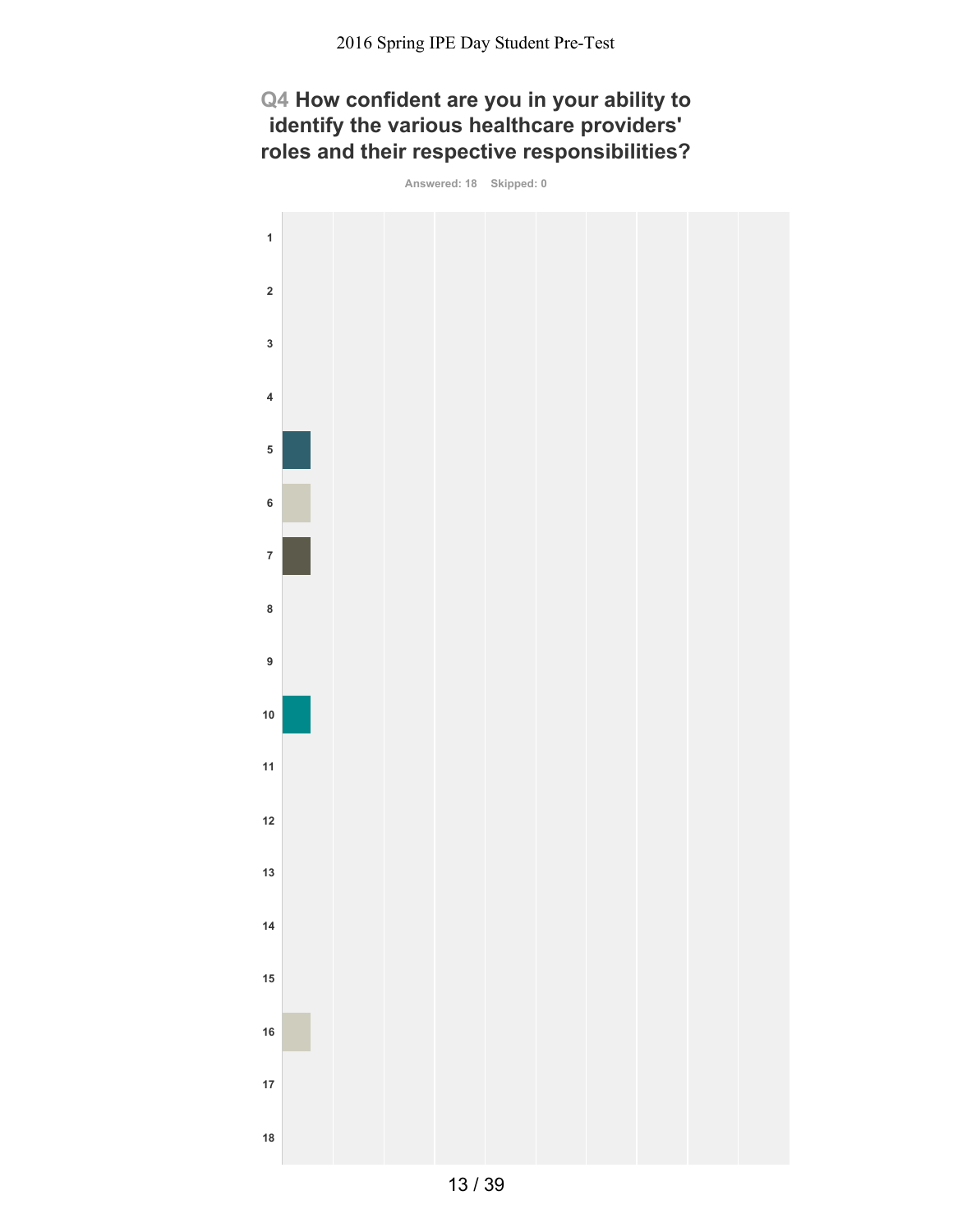| 19         |  |  |  |  |  |
|------------|--|--|--|--|--|
| ${\bf 20}$ |  |  |  |  |  |
| 21         |  |  |  |  |  |
| ${\bf 22}$ |  |  |  |  |  |
| 23         |  |  |  |  |  |
| ${\bf 24}$ |  |  |  |  |  |
| ${\bf 25}$ |  |  |  |  |  |
| ${\bf 26}$ |  |  |  |  |  |
| ${\bf 27}$ |  |  |  |  |  |
| 28         |  |  |  |  |  |
| 29         |  |  |  |  |  |
| $30\,$     |  |  |  |  |  |
| 31         |  |  |  |  |  |
| 32         |  |  |  |  |  |
| 33         |  |  |  |  |  |
| 34         |  |  |  |  |  |
| 35         |  |  |  |  |  |
| 36         |  |  |  |  |  |
| 37         |  |  |  |  |  |
| 38         |  |  |  |  |  |
| 39         |  |  |  |  |  |
|            |  |  |  |  |  |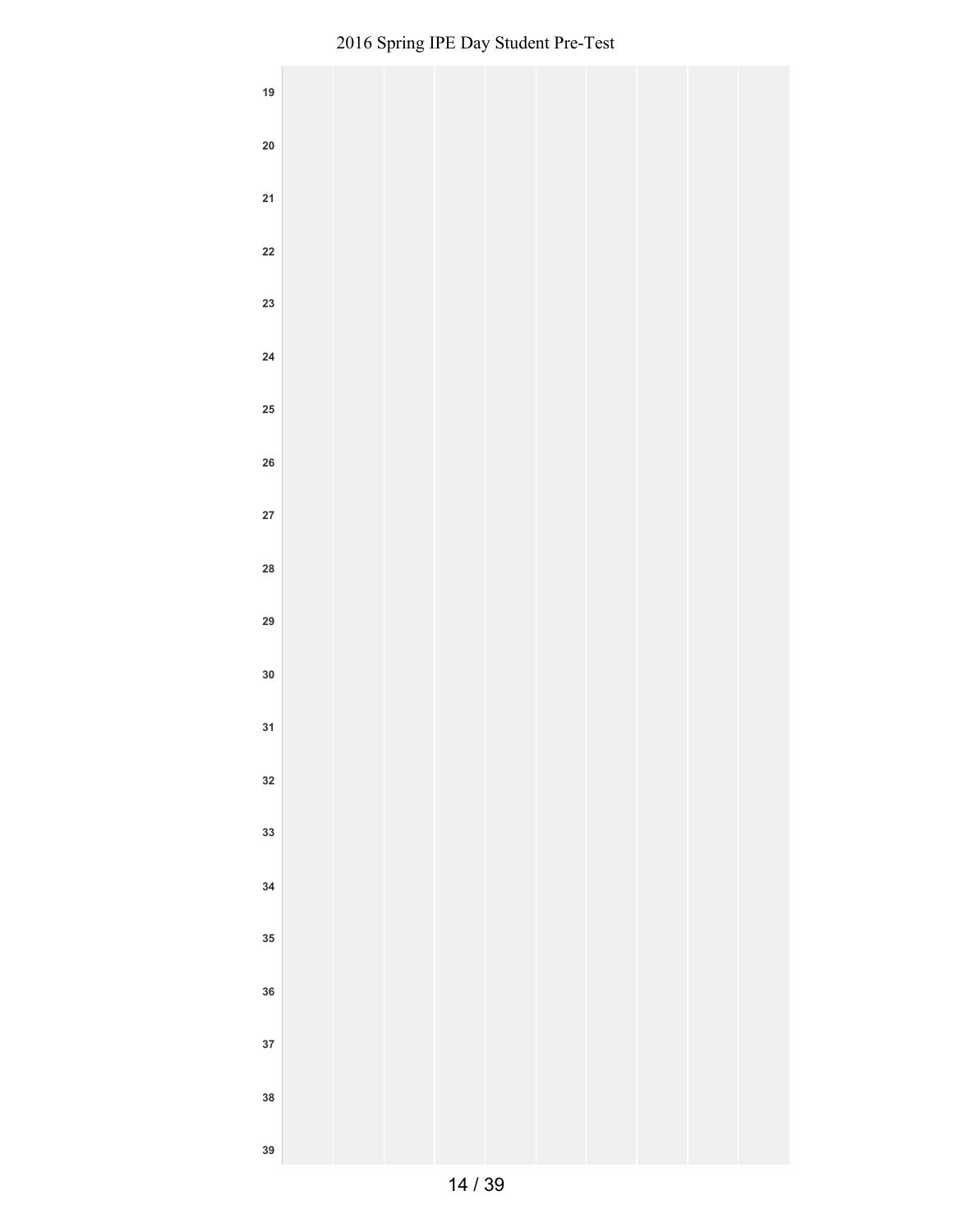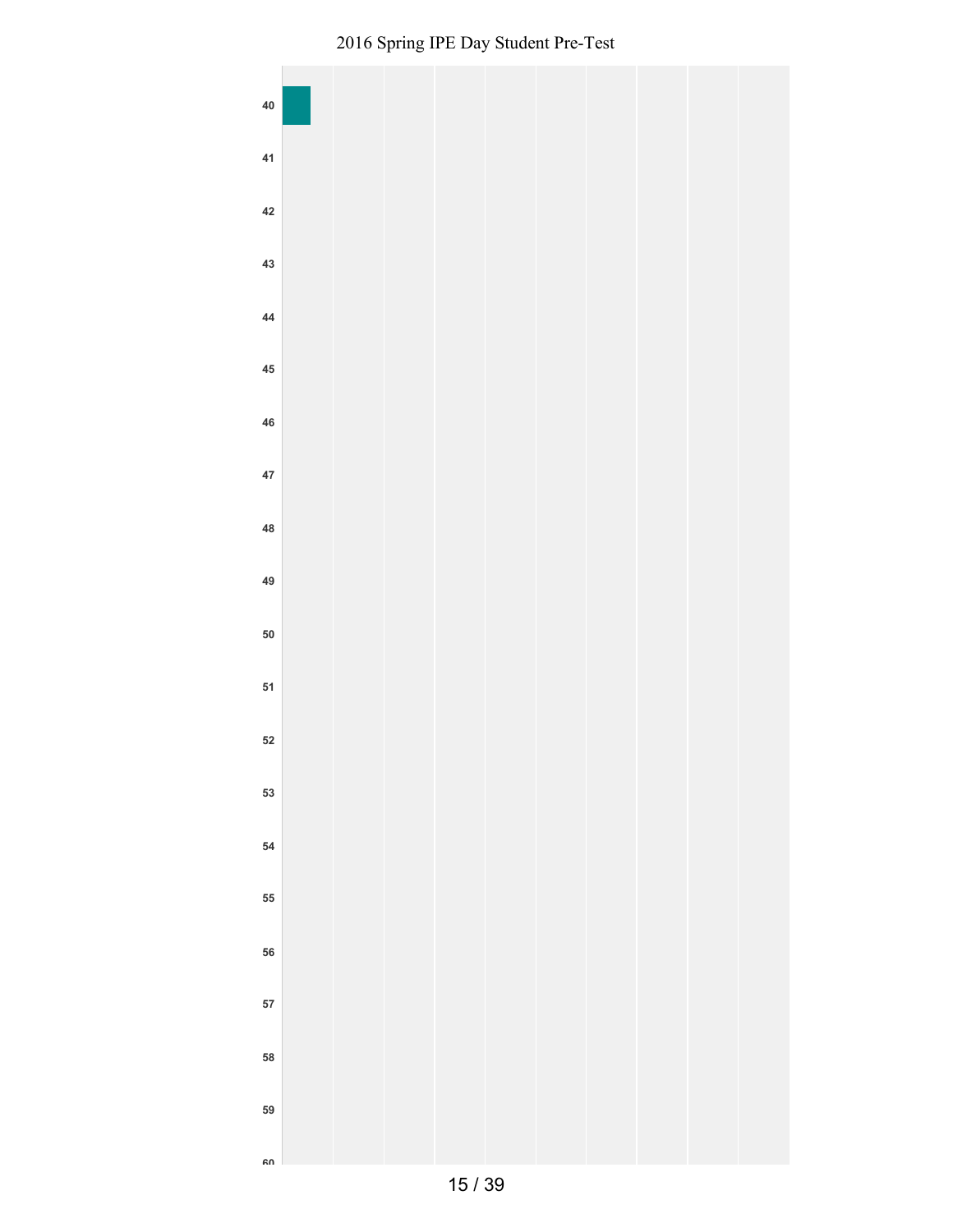

Spring IPE Day Student Pre-Test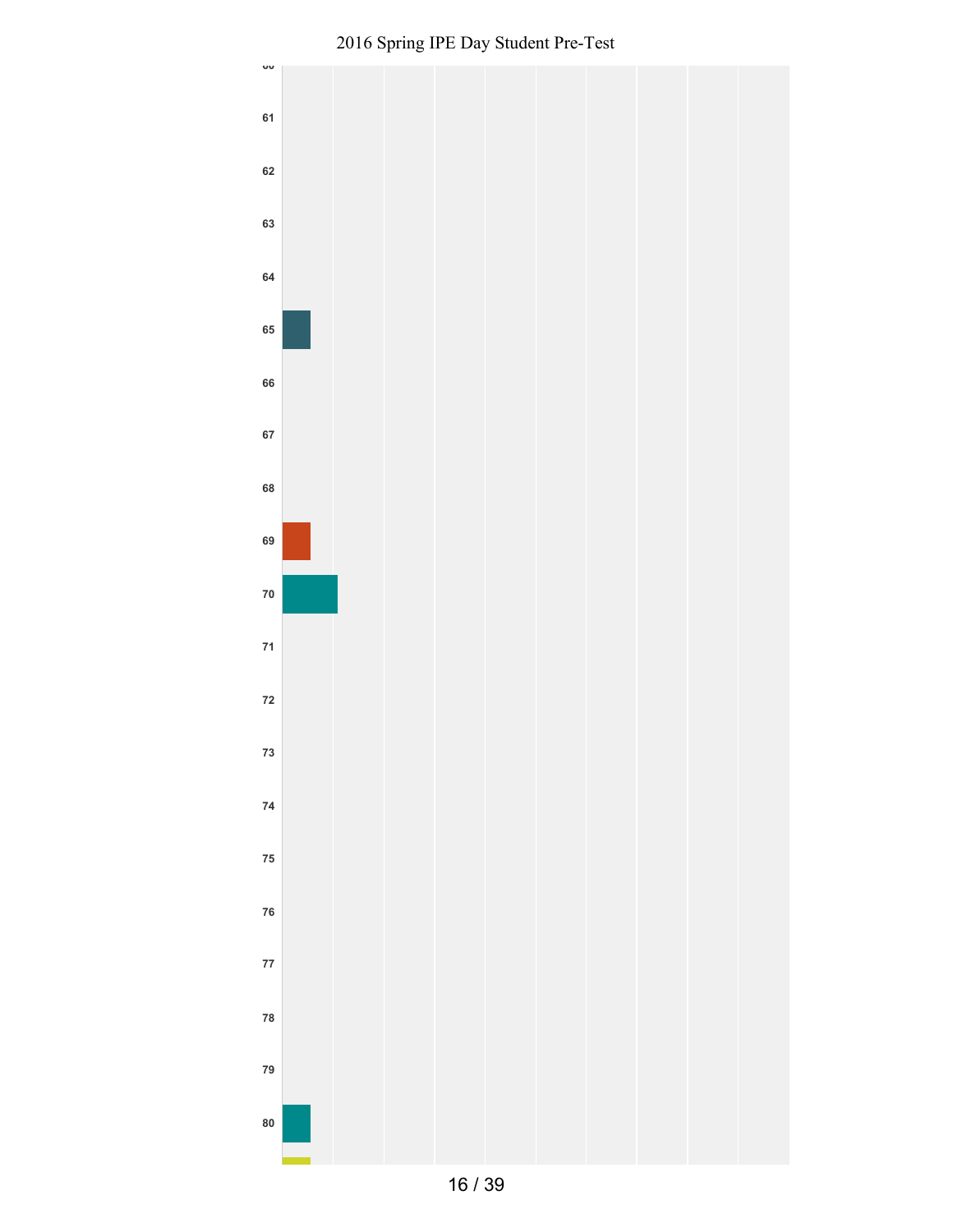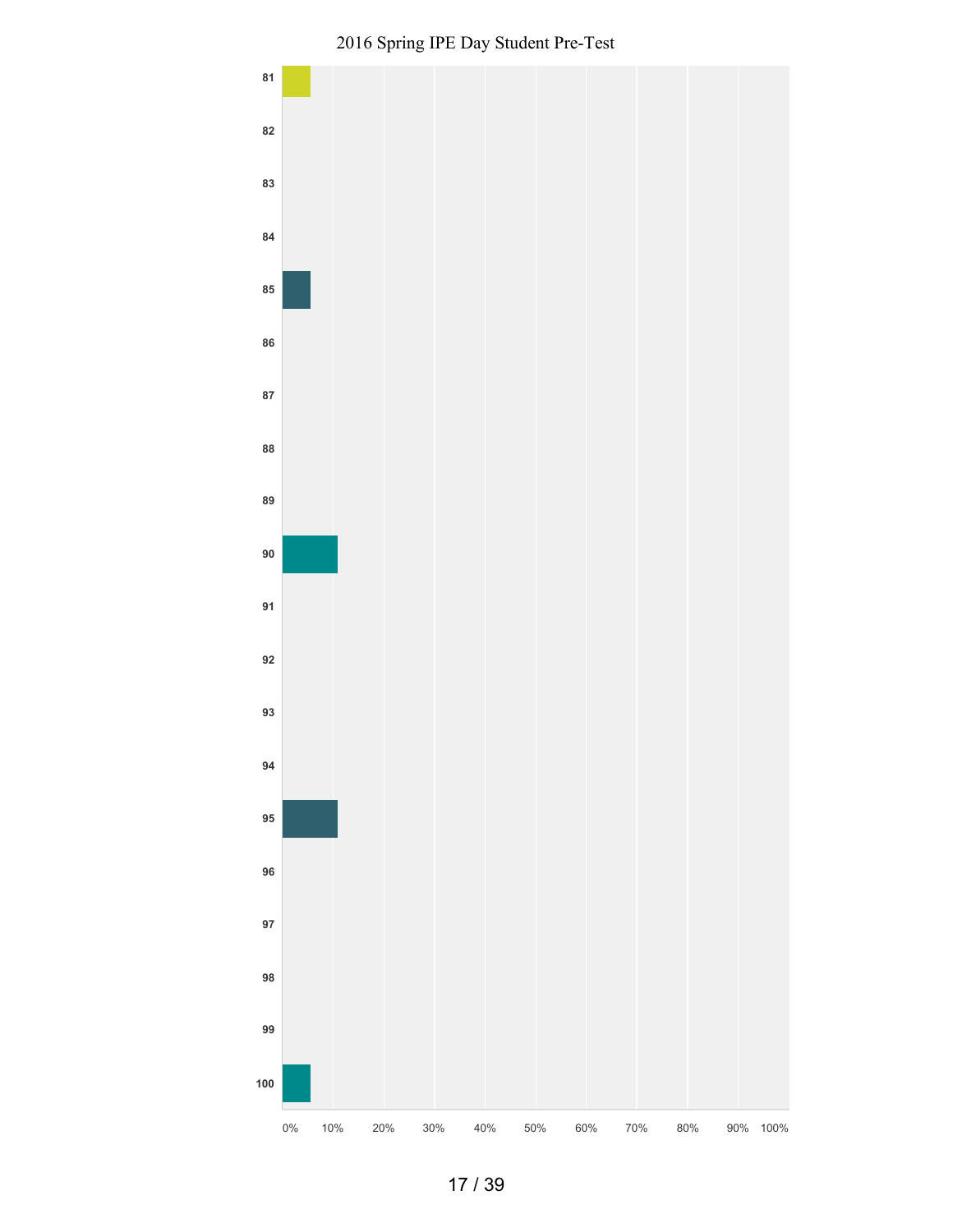| <b>Answer Choices</b> | Responses |                     |
|-----------------------|-----------|---------------------|
| 1(1)                  | $0.00\%$  | $\,0\,$             |
| 2(2)                  | $0.00\%$  | $\mathsf{O}\xspace$ |
| $3\ (3)$              | $0.00\%$  | $\,0\,$             |
| 4(4)                  | $0.00\%$  | $\,0\,$             |
| $5(5)$                | $5.56\%$  | $\mathbf{1}$        |
| 6(6)                  | $5.56\%$  | $\uparrow$          |
| 7(7)                  | $5.56\%$  | $\mathbf{1}$        |
| 8(8)                  | $0.00\%$  | $\mathsf{O}\xspace$ |
| 9(9)                  | $0.00\%$  | $\,0\,$             |
| 10(10)                | $5.56\%$  | $\mathbf{1}$        |
| 11(11)                | $0.00\%$  | $\,0\,$             |
| 12(12)                | $0.00\%$  | $\,0\,$             |
| 13(13)                | $0.00\%$  | $\,0\,$             |
| 14(14)                | $0.00\%$  | $\,0\,$             |
| 15(15)                | $0.00\%$  | $\,0\,$             |
| 16 (16)               | $5.56\%$  | $\uparrow$          |
| 17(17)                | $0.00\%$  | $\,0\,$             |
| 18 (18)               | $0.00\%$  | $\,0\,$             |
| 19 (19)               | $0.00\%$  | $\,0\,$             |
|                       | $0.00\%$  | $\,0\,$             |
| 20(20)                |           |                     |
| 21(21)                | $0.00\%$  | $\,0\,$             |
| 22 (22)               | $0.00\%$  | $\,0\,$             |
| 23 (23)               | $0.00\%$  | $\,0\,$             |
| 24 (24)               | $0.00\%$  | $\,0\,$             |
| 25 (25)               | $0.00\%$  | $\,0\,$             |
| 26 (26)               | $0.00\%$  | $\,0\,$             |
| 27(27)                | $0.00\%$  | $\,0\,$             |
| 28 (28)               | $0.00\%$  | $\mathsf{O}\xspace$ |
| 29 (29)               | $0.00\%$  | $\,0\,$             |
| 30(30)                | $0.00\%$  | $\,0\,$             |
| 31(31)                | $0.00\%$  | $\,0\,$             |
| 32 (32)               | $0.00\%$  | $\,0\,$             |
| 33 (33)               | $0.00\%$  | $\,0\,$             |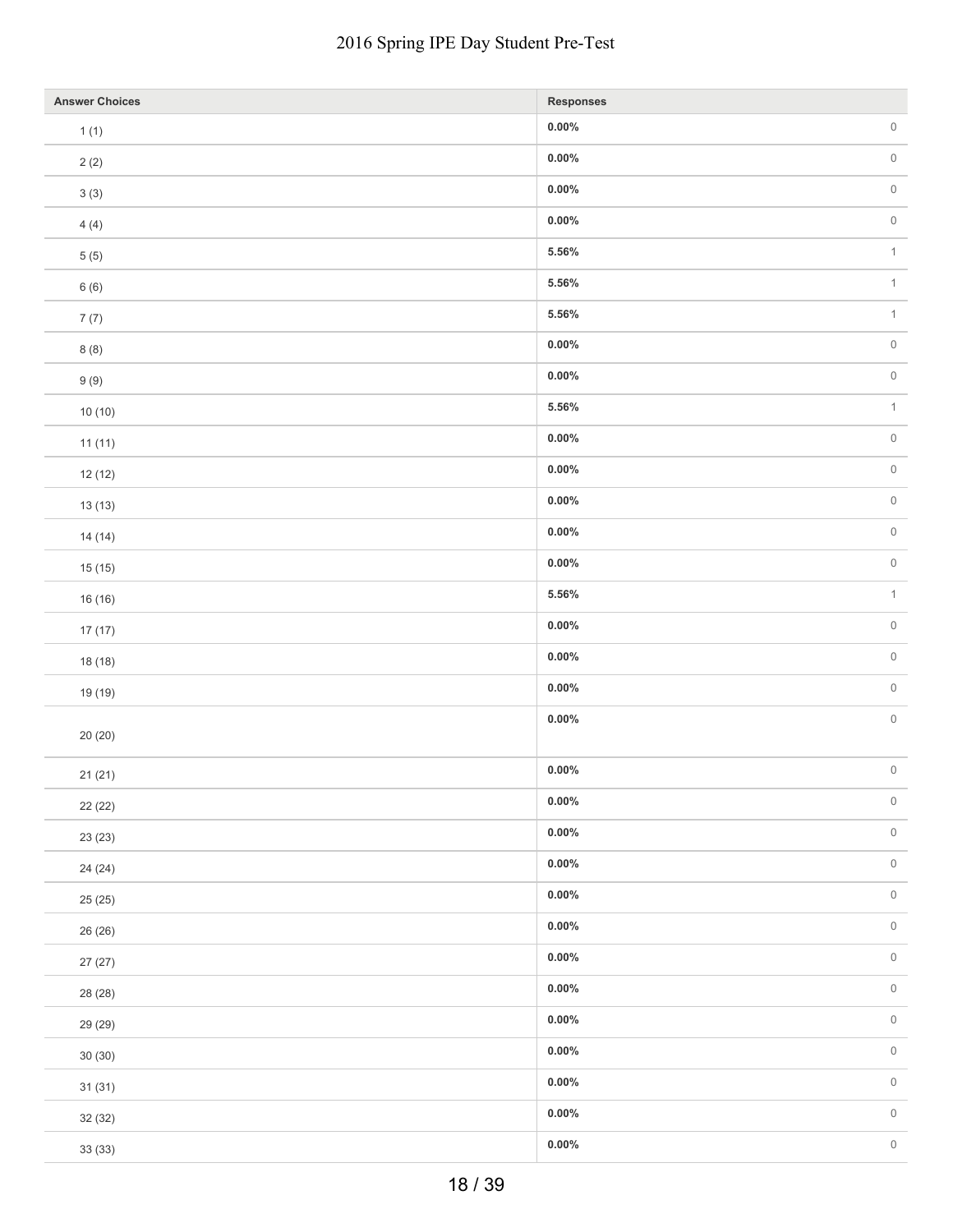|         | 2016 Spring IPE Day Student Pre-Test |  |
|---------|--------------------------------------|--|
| 34 (34) | $0.00\%$                             |  |
| 35(35)  | $0.00\%$                             |  |
| 36 (36) | $0.00\%$                             |  |
| 37 (37) | $0.00\%$                             |  |
| 38 (38) | $0.00\%$                             |  |
| 39 (39) | $0.00\%$                             |  |
| 40 (40) | $5.56\%$                             |  |
| 41 (41) | $0.00\%$                             |  |
| 42 (42) | $0.00\%$                             |  |
| 43 (43) | $0.00\%$                             |  |
| 44 (44) | $0.00\%$                             |  |
| 45 (45) | $0.00\%$                             |  |
| 46 (46) | $0.00\%$                             |  |
| 47 (47) | $0.00\%$                             |  |
| 48 (48) | $0.00\%$                             |  |
| 49 (49) | $0.00\%$                             |  |
| 50(50)  | $0.00\%$                             |  |
| 51(51)  | $0.00\%$                             |  |
| 52 (52) | $0.00\%$                             |  |
| 53 (53) | $0.00\%$                             |  |
| 54 (54) | $0.00\%$                             |  |
| 55 (55) | $0.00\%$                             |  |
| 56 (56) | $0.00\%$                             |  |
| 57 (57) | $0.00\%$                             |  |
| 58 (58) | $0.00\%$                             |  |
| 59 (59) | $0.00\%$                             |  |
| 60 (60) | $0.00\%$                             |  |
| 61(61)  | $0.00\%$                             |  |
| 62 (62) | $0.00\%$                             |  |
| 63 (63) | $0.00\%$                             |  |
| 64 (64) | $0.00\%$                             |  |
| 65 (65) | $5.56\%$                             |  |
| 66 (66) | $0.00\%$                             |  |
| 67 (67) | $0.00\%$                             |  |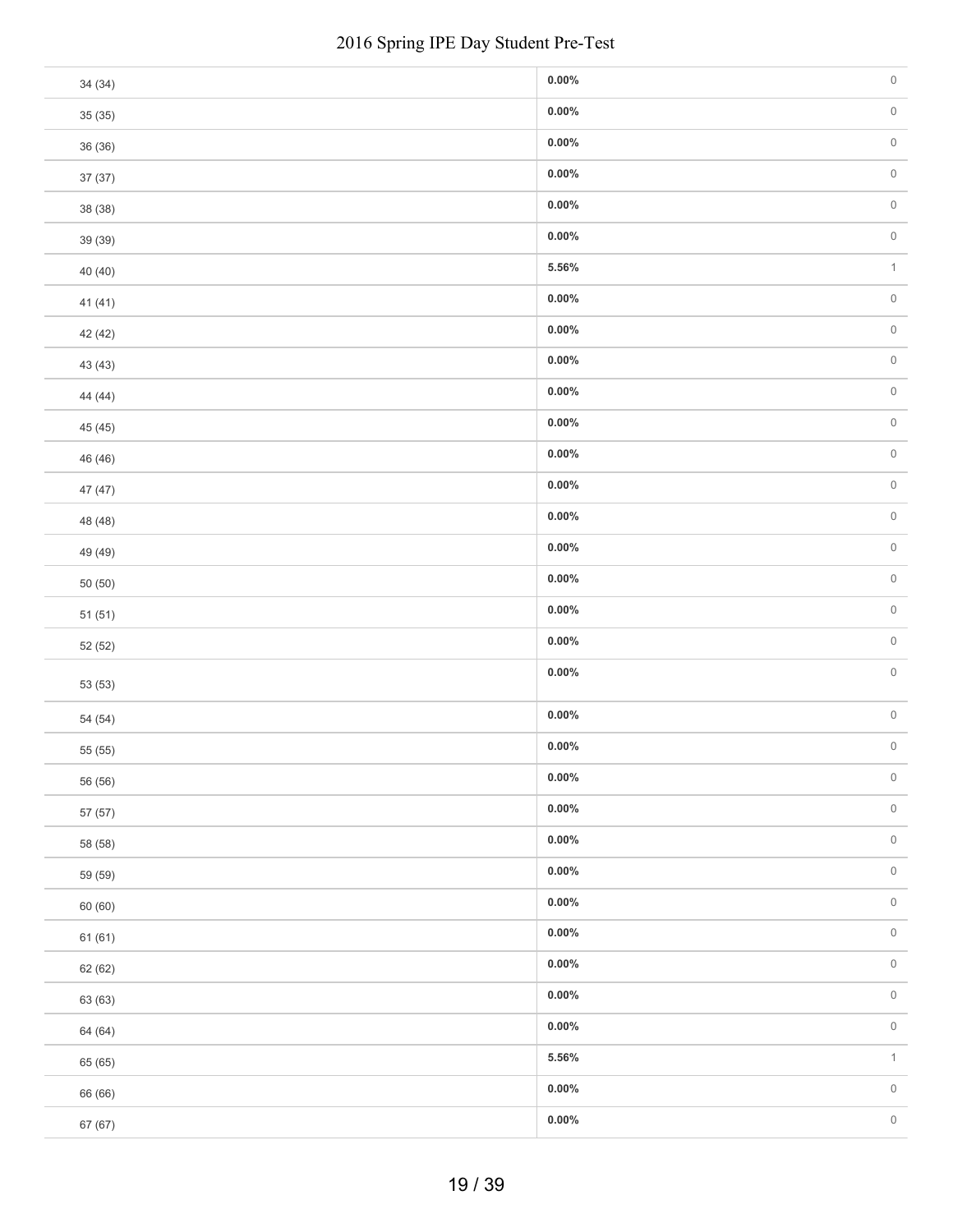|           | 2016 Spring IPE Day Student Pre-Test |  |
|-----------|--------------------------------------|--|
| 68 (68)   | $0.00\%$                             |  |
| 69 (69)   | $5.56\%$                             |  |
| 70 (70)   | 11.11%                               |  |
| 71 (71)   | $0.00\%$                             |  |
| 72 (72)   | $0.00\%$                             |  |
| 73 (73)   | $0.00\%$                             |  |
| 74 (74)   | $0.00\%$                             |  |
| 75 (75)   | $0.00\%$                             |  |
| 76 (76)   | $0.00\%$                             |  |
| 77 (77)   | $0.00\%$                             |  |
| 78 (78)   | $0.00\%$                             |  |
| 79 (79)   | $0.00\%$                             |  |
| 80 (80)   | 5.56%                                |  |
| 81 (81)   | $5.56\%$                             |  |
| 82 (82)   | $0.00\%$                             |  |
| 83 (83)   | $0.00\%$                             |  |
| 84 (84)   | $0.00\%$                             |  |
| 85 (85)   | $5.56\%$                             |  |
| 86 (86)   | $0.00\%$                             |  |
| 87 (87)   | $0.00\%$                             |  |
| 88 (88)   | $0.00\%$                             |  |
| 89 (89)   | $0.00\%$                             |  |
| 90 (90)   | 11.11%                               |  |
| 91 (91)   | $0.00\%$                             |  |
| 92 (92)   | $0.00\%$                             |  |
| 93 (93)   | $0.00\%$                             |  |
| 94 (94)   | $0.00\%$                             |  |
| 95 (95)   | 11.11%                               |  |
| 96 (96)   | $0.00\%$                             |  |
| 97 (97)   | $0.00\%$                             |  |
| 98 (98)   | $0.00\%$                             |  |
| 99 (99)   | $0.00\%$                             |  |
| 100 (100) | $5.56\%$                             |  |
| Total     |                                      |  |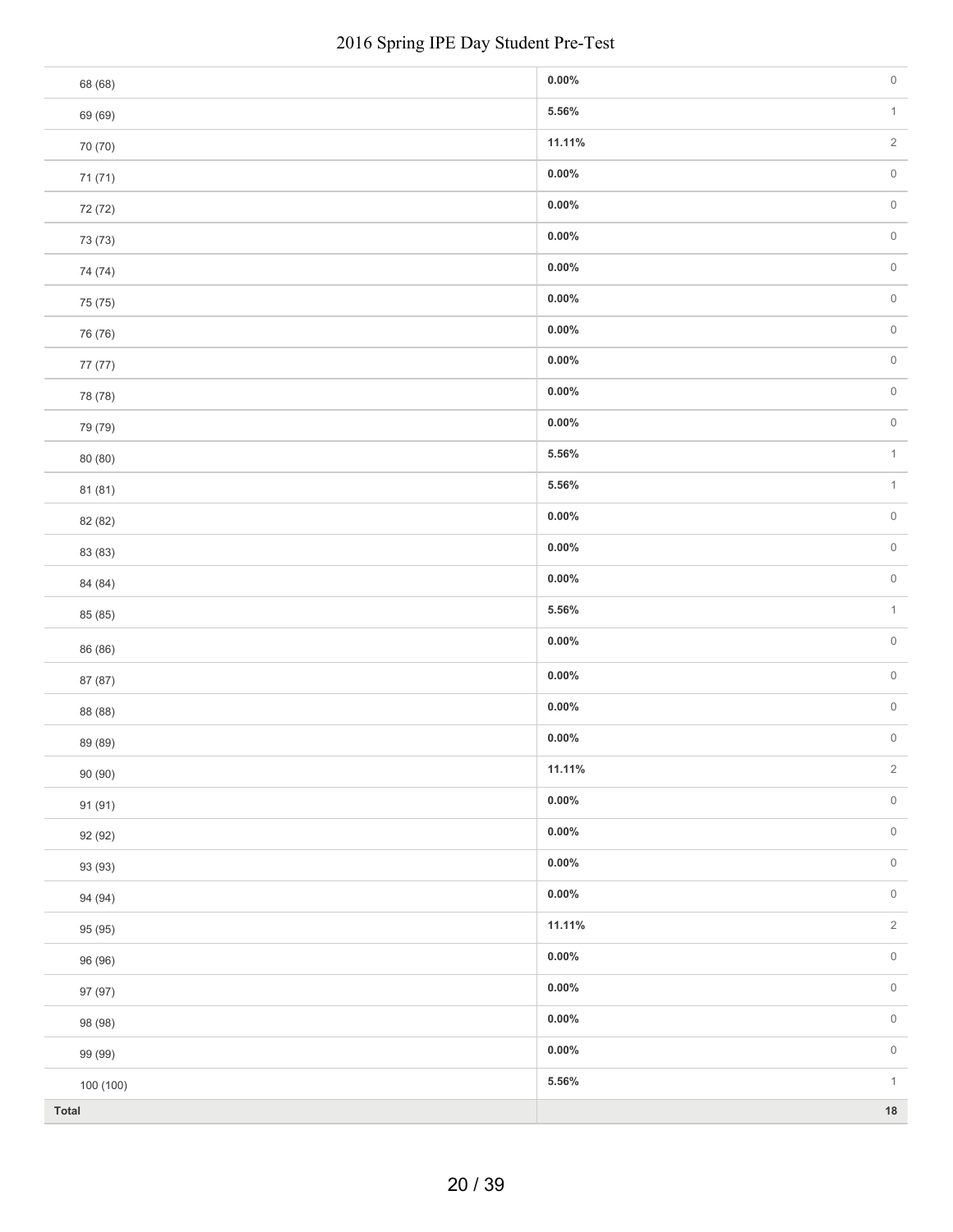| <b>Basic Statistics</b> |         |               |       |                           |  |
|-------------------------|---------|---------------|-------|---------------------------|--|
| <b>Minimum</b>          | Maximum | <b>Median</b> | Mean  | <b>Standard Deviation</b> |  |
| 5.00                    | 100.00  | 70.00         | 59.67 | 34.32                     |  |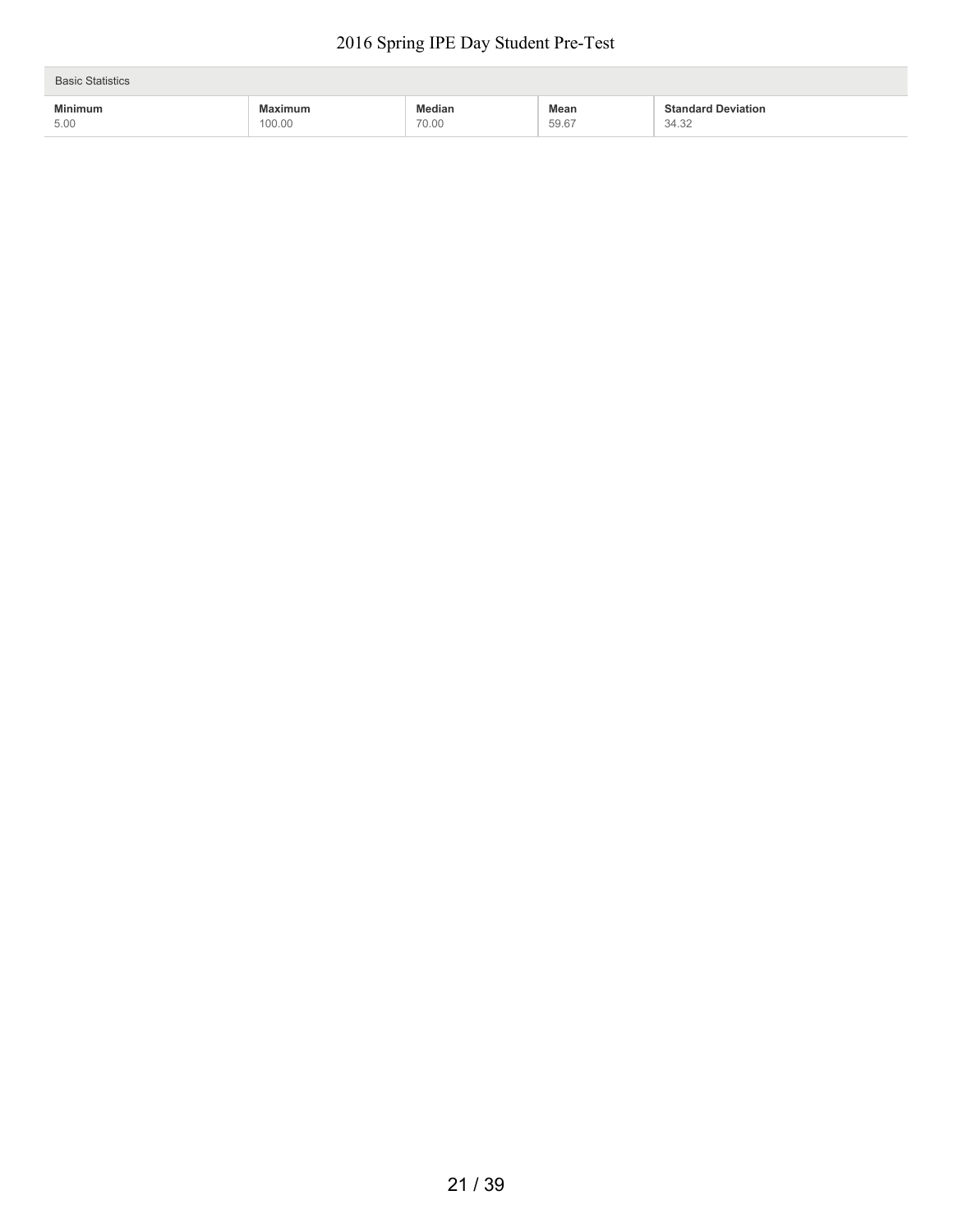## **Q5 How confident are you in your ability to communicate effectively with a wide variety of healthcare professionals in a collaborative practice setting?**

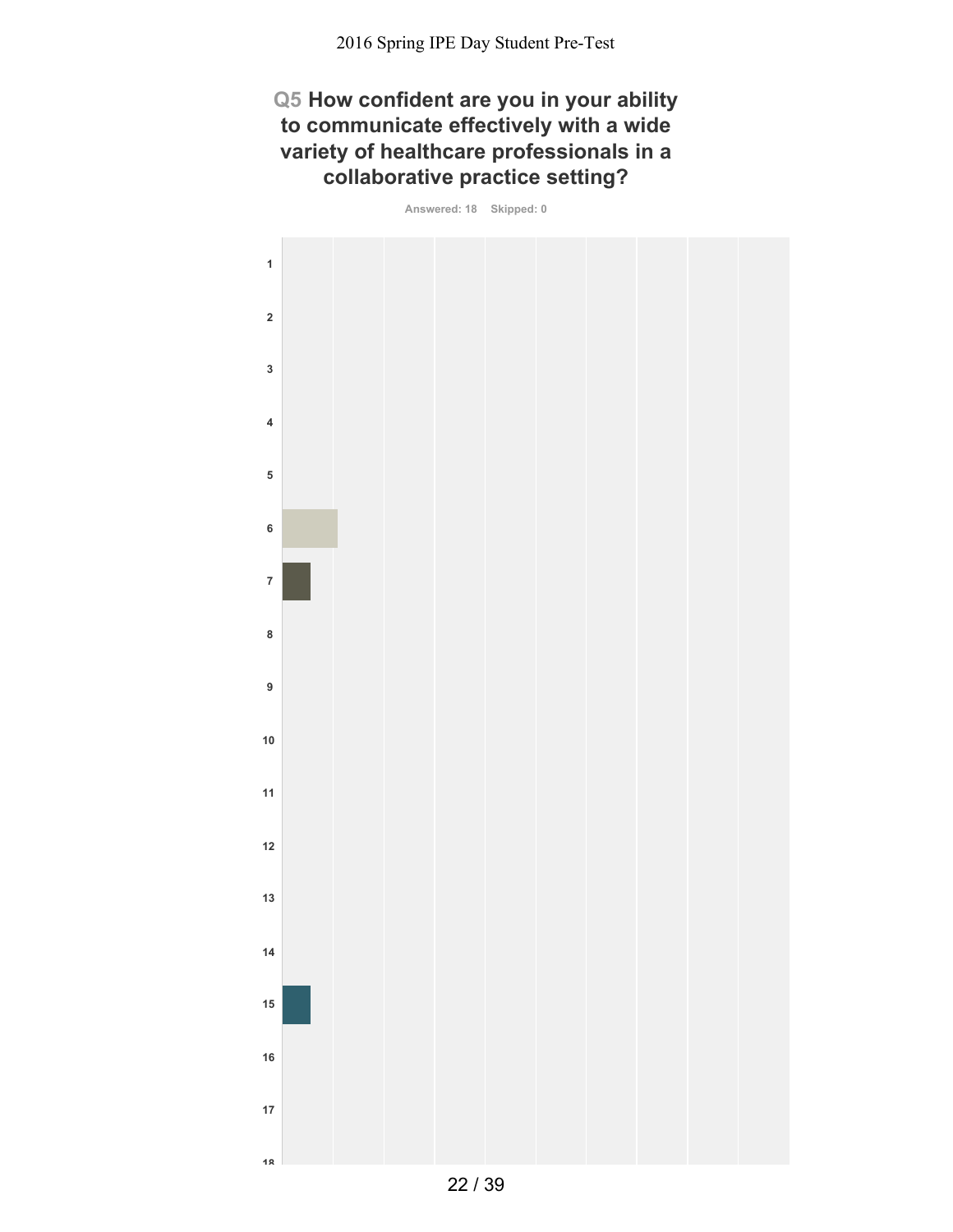

Spring IPE Day Student Pre-Test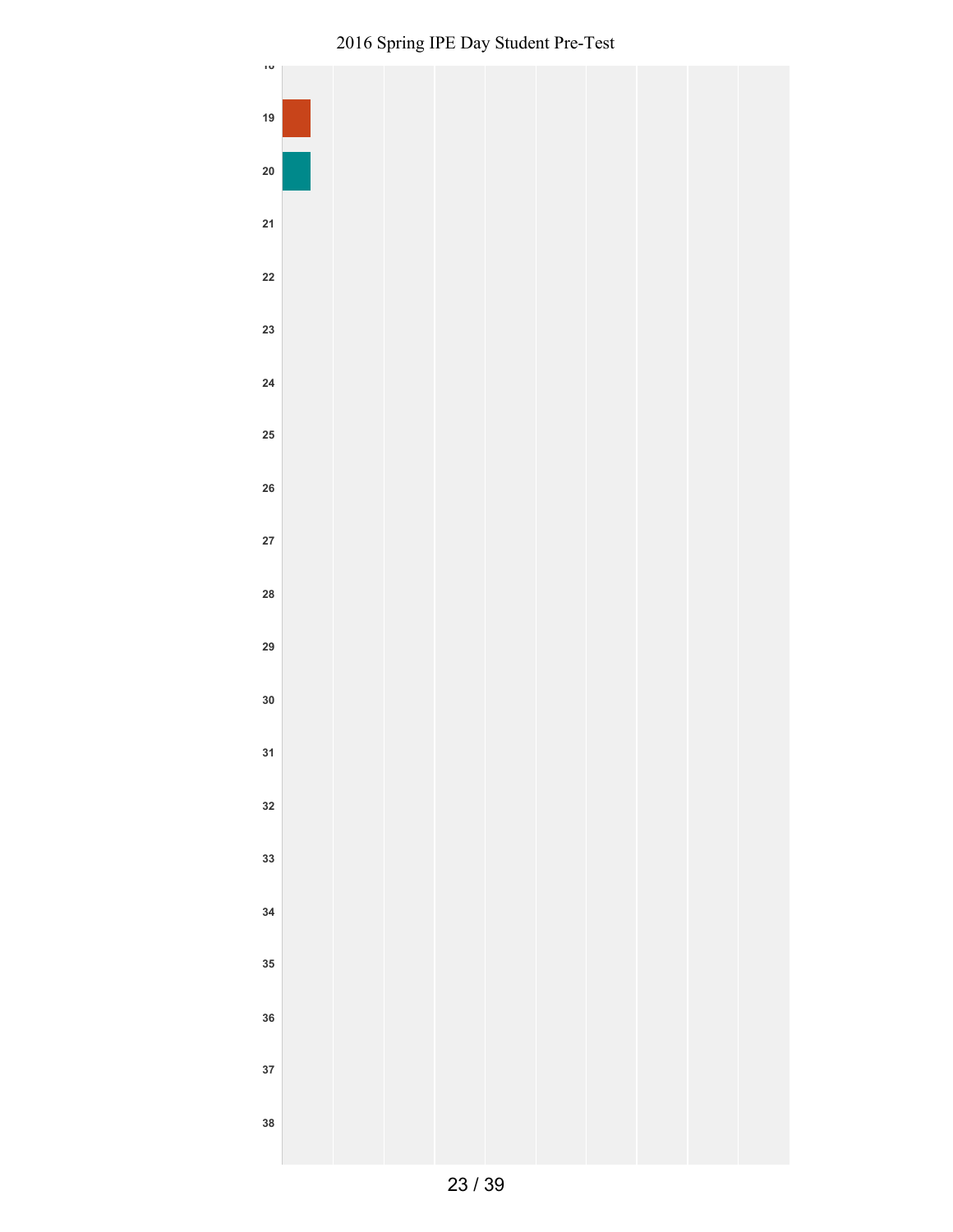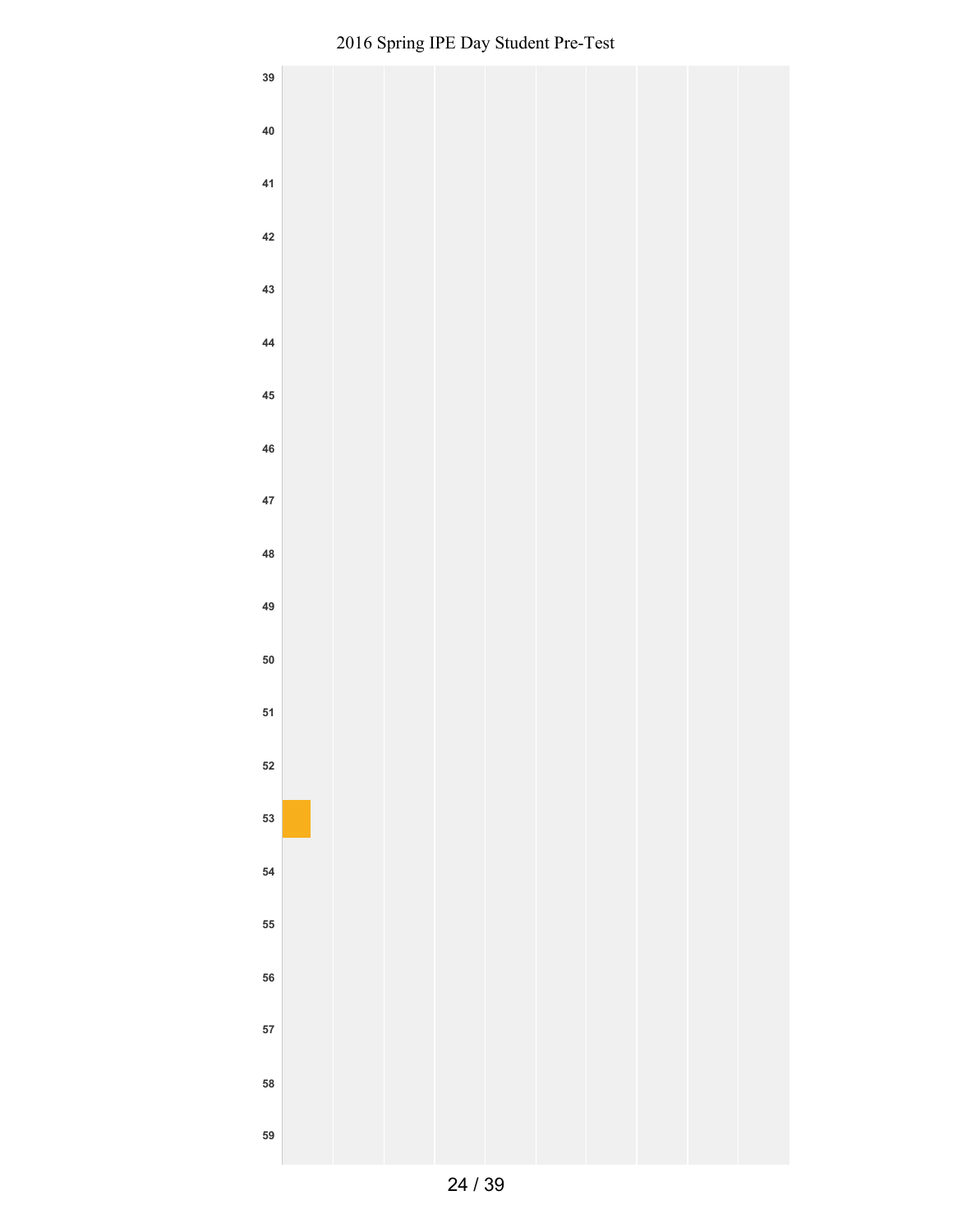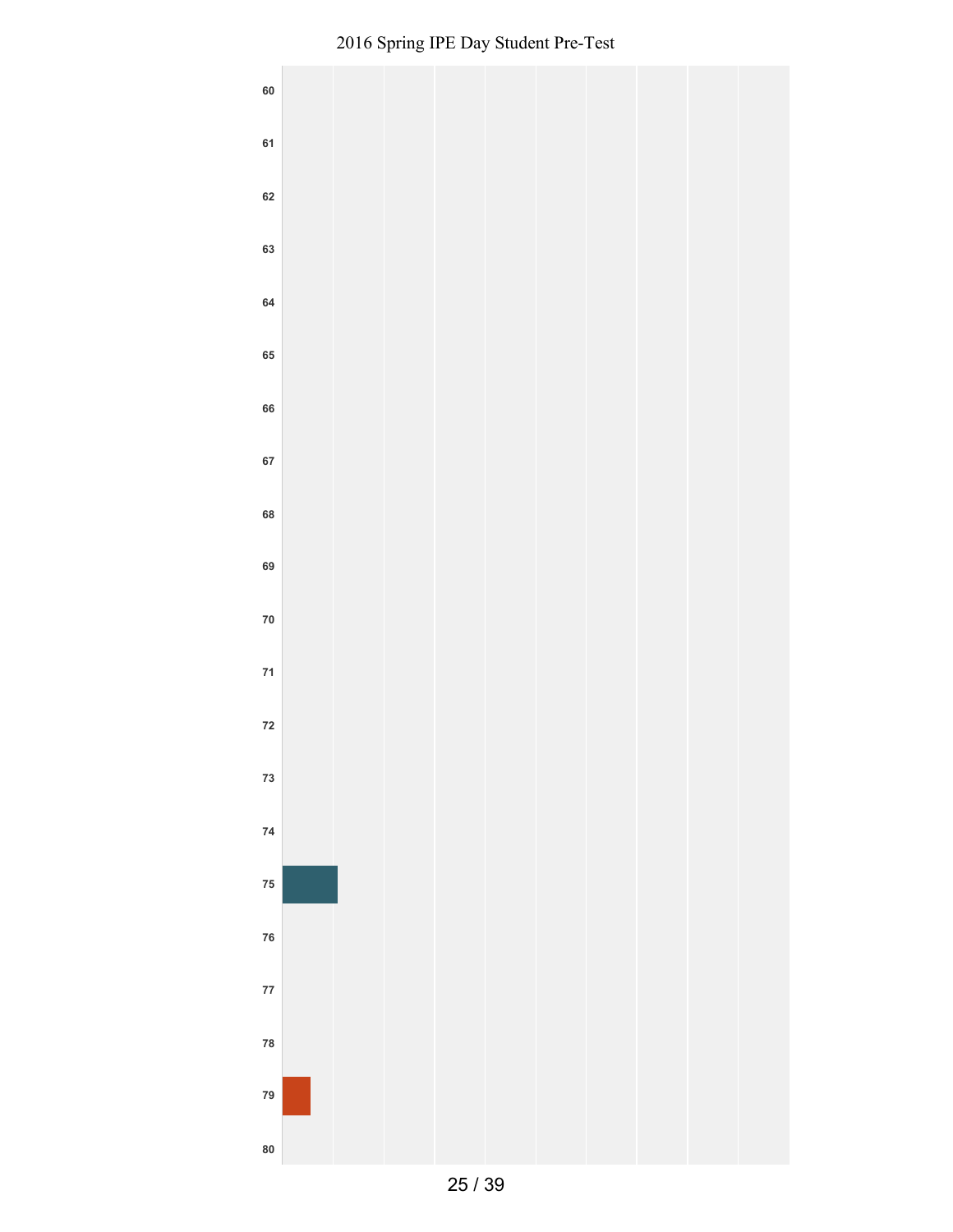

Spring IPE Day Student Pre-Test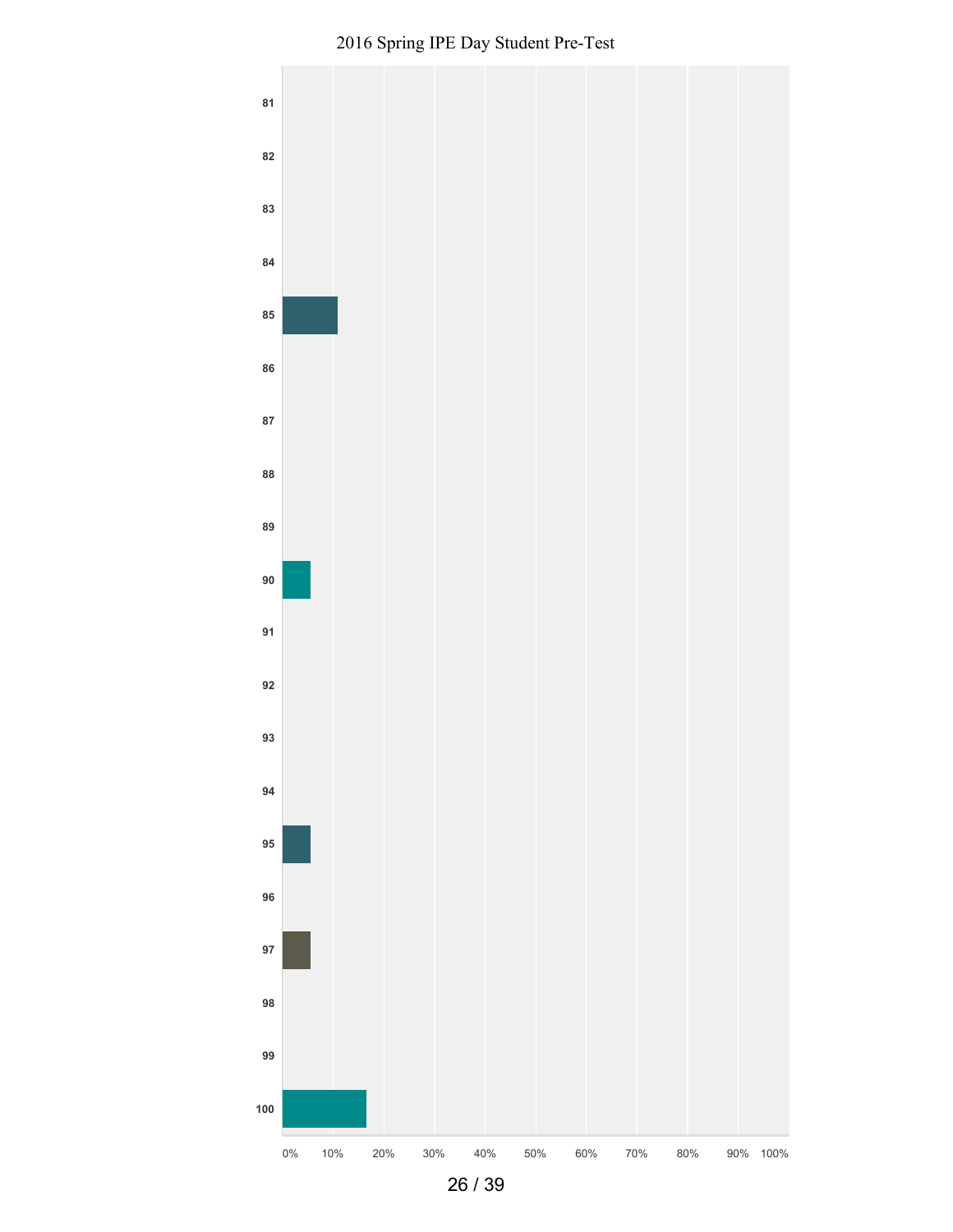|                       | 2016 Spring IPE Day Student Pre-Test |                |
|-----------------------|--------------------------------------|----------------|
| <b>Answer Choices</b> | <b>Responses</b>                     |                |
| 1(1)                  | $0.00\%$                             | $\,0\,$        |
| 2(2)                  | $0.00\%$                             | $\,0\,$        |
| $3\ (3)$              | $0.00\%$                             | $\,0\,$        |
| 4(4)                  | $0.00\%$                             | $\,0\,$        |
| $5(5)$                | $0.00\%$                             | $\,0\,$        |
| 6(6)                  | 11.11%                               | $\overline{2}$ |
| 7(7)                  | $5.56\%$                             | $\mathbf{1}$   |
| 8(8)                  | $0.00\%$                             | $\,0\,$        |
| 9(9)                  | $0.00\%$                             | $\,0\,$        |
| 10(10)                | $0.00\%$                             | $\,0\,$        |
| 11(11)                | $0.00\%$                             | $\,0\,$        |
| 12(12)                | $0.00\%$                             | $\,0\,$        |
| 13(13)                | $0.00\%$                             | $\,0\,$        |
| 14(14)                | $0.00\%$                             | $\,0\,$        |
| 15(15)                | $5.56\%$                             | $\mathbf{1}$   |
| 16 (16)               | $0.00\%$                             | $\,0\,$        |
| 17(17)                | $0.00\%$                             | $\,0\,$        |
| 18 (18)               | $0.00\%$                             | $\,0\,$        |
| 19 (19)               | 5.56%                                | $\mathbf{1}$   |
|                       |                                      |                |
| 20 (20)               | $5.56\%$                             | $\mathbf{1}$   |
| 21(21)                | $0.00\%$                             | $\,0\,$        |
| 22 (22)               | $0.00\%$                             | $\,0\,$        |
| 23 (23)               | $0.00\%$                             | $\,0\,$        |
| 24 (24)               | $0.00\%$                             | $\,0\,$        |
| 25 (25)               | $0.00\%$                             | $\,0\,$        |
| 26 (26)               | $0.00\%$                             | $\,0\,$        |
| 27(27)                | $0.00\%$                             | $\,0\,$        |
| 28 (28)               | $0.00\%$                             | $\,0\,$        |
| 29 (29)               | $0.00\%$                             | $\,0\,$        |
| 30(30)                | $0.00\%$                             | $\,0\,$        |
| 31(31)                | $0.00\%$                             | $\,0\,$        |
| 32 (32)               | $0.00\%$                             | $\,0\,$        |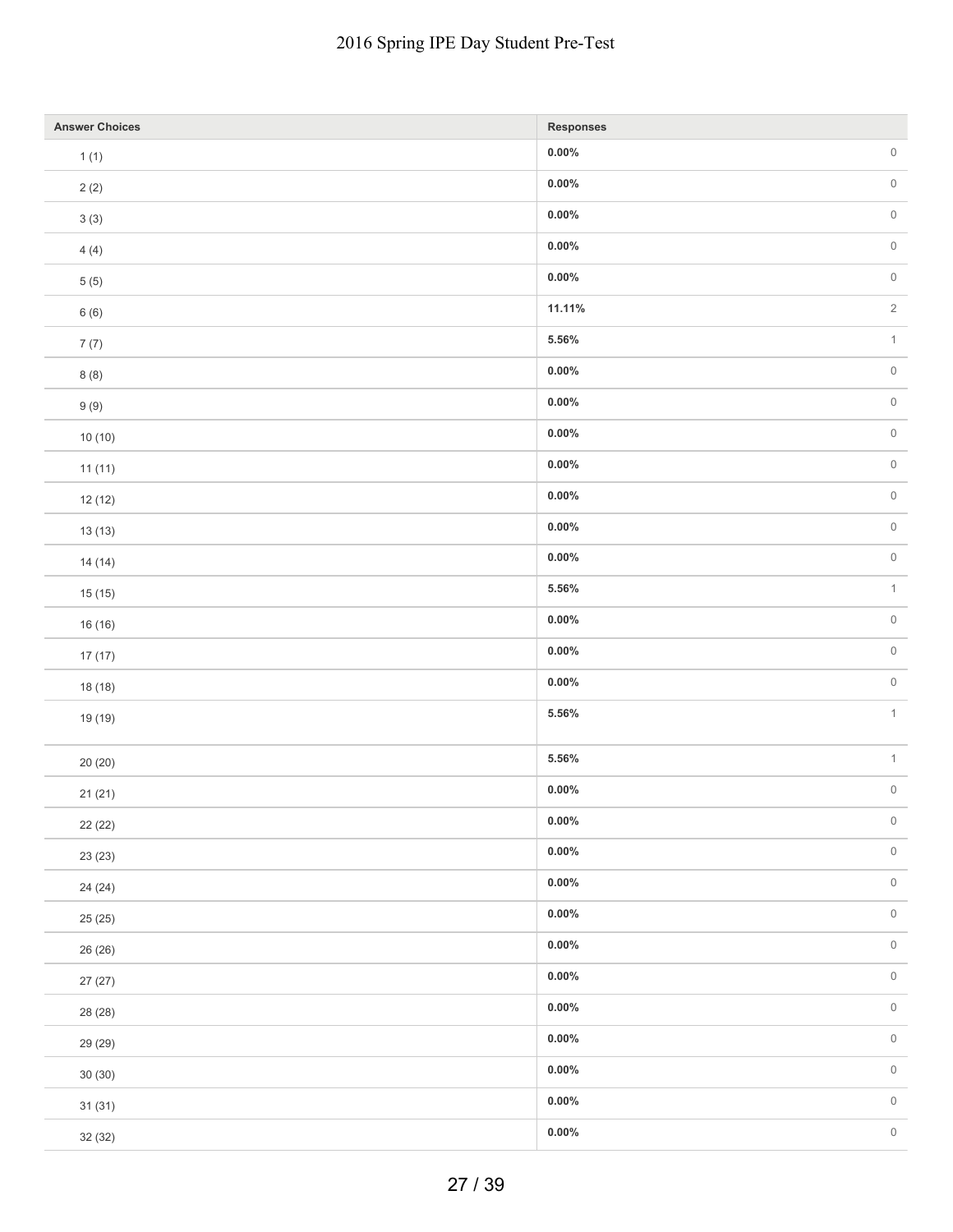|         | 2016 Spring IPE Day Student Pre-Test |          |              |
|---------|--------------------------------------|----------|--------------|
| 33 (33) |                                      | $0.00\%$ | $\,0\,$      |
| 34(34)  |                                      | $0.00\%$ | $\,0\,$      |
| 35(35)  |                                      | $0.00\%$ | $\,0\,$      |
| 36 (36) |                                      | $0.00\%$ | $\,0\,$      |
| 37(37)  |                                      | $0.00\%$ | $\,0\,$      |
| 38 (38) |                                      | $0.00\%$ | $\,0\,$      |
| 39 (39) |                                      | $0.00\%$ | $\,0\,$      |
| 40 (40) |                                      | $0.00\%$ | $\,0\,$      |
| 41 (41) |                                      | $0.00\%$ | $\,0\,$      |
| 42 (42) |                                      | $0.00\%$ | $\,0\,$      |
| 43 (43) |                                      | $0.00\%$ | $\,0\,$      |
| 44 (44) |                                      | $0.00\%$ | $\,0\,$      |
| 45 (45) |                                      | $0.00\%$ | $\,0\,$      |
| 46 (46) |                                      | $0.00\%$ | $\,0\,$      |
| 47 (47) |                                      | $0.00\%$ | $\,0\,$      |
| 48 (48) |                                      | $0.00\%$ | $\,0\,$      |
| 49 (49) |                                      | $0.00\%$ | $\,0\,$      |
| 50(50)  |                                      | $0.00\%$ | $\,0\,$      |
| 51(51)  |                                      | $0.00\%$ | $\mathbb O$  |
| 52 (52) |                                      | $0.00\%$ | $\,0\,$      |
| 53 (53) |                                      | $5.56\%$ | $\,1\,$      |
| 54 (54) |                                      | $0.00\%$ | $\,0\,$      |
| 55 (55) |                                      | $0.00\%$ | $\mathsf{O}$ |
| 56 (56) |                                      | $0.00\%$ | $\,0\,$      |
| 57 (57) |                                      | $0.00\%$ | $\,0\,$      |
| 58 (58) |                                      | $0.00\%$ | $\,0\,$      |
| 59 (59) |                                      | $0.00\%$ | $\,0\,$      |
| 60 (60) |                                      | $0.00\%$ | $\,0\,$      |
| 61 (61) |                                      | $0.00\%$ | $\,0\,$      |
| 62 (62) |                                      | $0.00\%$ | $\,0\,$      |
| 63 (63) |                                      | $0.00\%$ | $\,0\,$      |
| 64 (64) |                                      | $0.00\%$ | $\,0\,$      |
| 65 (65) |                                      | $0.00\%$ | $\,0\,$      |
| 66 (66) |                                      | $0.00\%$ | $\,0\,$      |
|         | 28 / 39                              |          |              |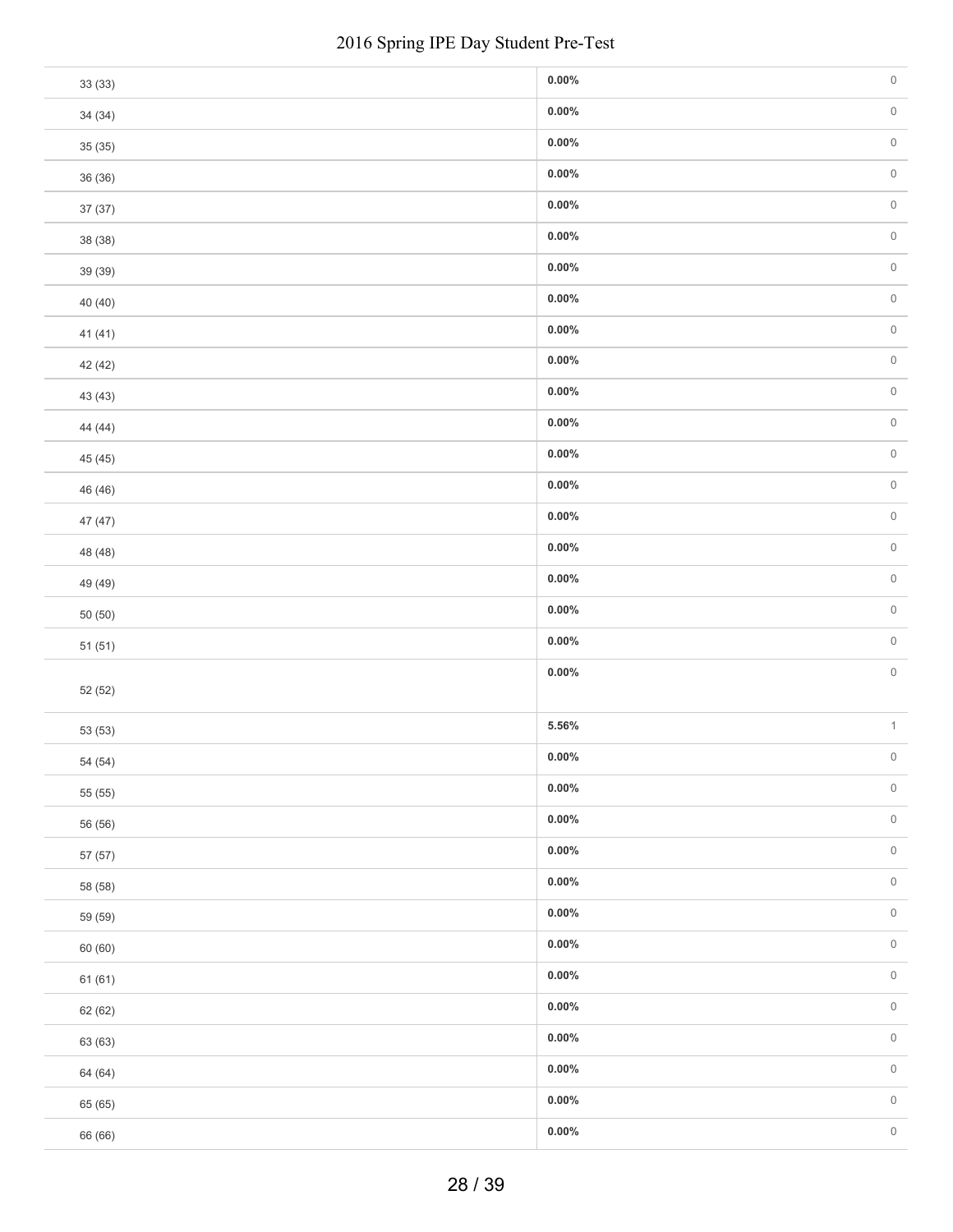|           | 2016 Spring IPE Day Student Pre-Test |          |                           |
|-----------|--------------------------------------|----------|---------------------------|
| 67 (67)   |                                      | $0.00\%$ | $\mathsf{O}\xspace$       |
| 68 (68)   |                                      | $0.00\%$ | $\mathsf{O}\xspace$       |
| 69 (69)   |                                      | $0.00\%$ | $\mathsf{O}\xspace$       |
| 70 (70)   |                                      | $0.00\%$ | $\mathsf{O}\xspace$       |
| 71 (71)   |                                      | $0.00\%$ | $\mathsf{O}\xspace$       |
| 72 (72)   |                                      | $0.00\%$ | $\mathsf{O}\xspace$       |
| 73 (73)   |                                      | $0.00\%$ | $\mathsf{O}\xspace$       |
| 74 (74)   |                                      | $0.00\%$ | $\mathsf{O}\xspace$       |
| 75 (75)   |                                      | 11.11%   | $\sqrt{2}$                |
| 76 (76)   |                                      | $0.00\%$ | $\mathsf{O}\xspace$       |
| 77 (77)   |                                      | $0.00\%$ | $\mathsf{O}\xspace$       |
| 78 (78)   |                                      | $0.00\%$ | $\mathsf{O}\xspace$       |
| 79 (79)   |                                      | $5.56\%$ | $\mathbf{1}$              |
| 80 (80)   |                                      | $0.00\%$ | $\mathsf{O}\xspace$       |
| 81 (81)   |                                      | $0.00\%$ | $\mathsf{O}\xspace$       |
| 82 (82)   |                                      | $0.00\%$ | $\mathsf{O}\xspace$       |
| 83 (83)   |                                      | $0.00\%$ | $\,0\,$                   |
| 84 (84)   |                                      | $0.00\%$ | $\mathsf{O}\xspace$       |
| 85 (85)   |                                      | 11.11%   | $\overline{2}$            |
| 86 (86)   |                                      | $0.00\%$ | $\mathsf{O}\xspace$       |
| 87 (87)   |                                      | $0.00\%$ | $\,0\,$                   |
| 88 (88)   |                                      | $0.00\%$ | $\mathsf{O}\xspace$       |
| 89 (89)   |                                      | $0.00\%$ | $\mathsf{O}\xspace$       |
| 90 (90)   |                                      | $5.56\%$ | $\uparrow$                |
| 91 (91)   |                                      | $0.00\%$ | $\mathsf{O}\xspace$       |
| 92 (92)   |                                      | $0.00\%$ | $\mathsf{O}\xspace$       |
| 93 (93)   |                                      | $0.00\%$ | $\mathsf{O}\xspace$       |
| 94 (94)   |                                      | $0.00\%$ | $\mathsf{O}\xspace$       |
| 95 (95)   |                                      | $5.56\%$ | $\uparrow$                |
| 96 (96)   |                                      | $0.00\%$ | $\mathsf{O}\xspace$       |
| 97 (97)   |                                      | $5.56\%$ | $\uparrow$                |
| 98 (98)   |                                      | $0.00\%$ | $\mathsf{O}\xspace$       |
| 99 (99)   |                                      | $0.00\%$ | $\,0\,$                   |
| 100 (100) |                                      | 16.67%   | $\ensuremath{\mathsf{3}}$ |
| Total     |                                      |          | $18\,$                    |
|           | 29 / 39                              |          |                           |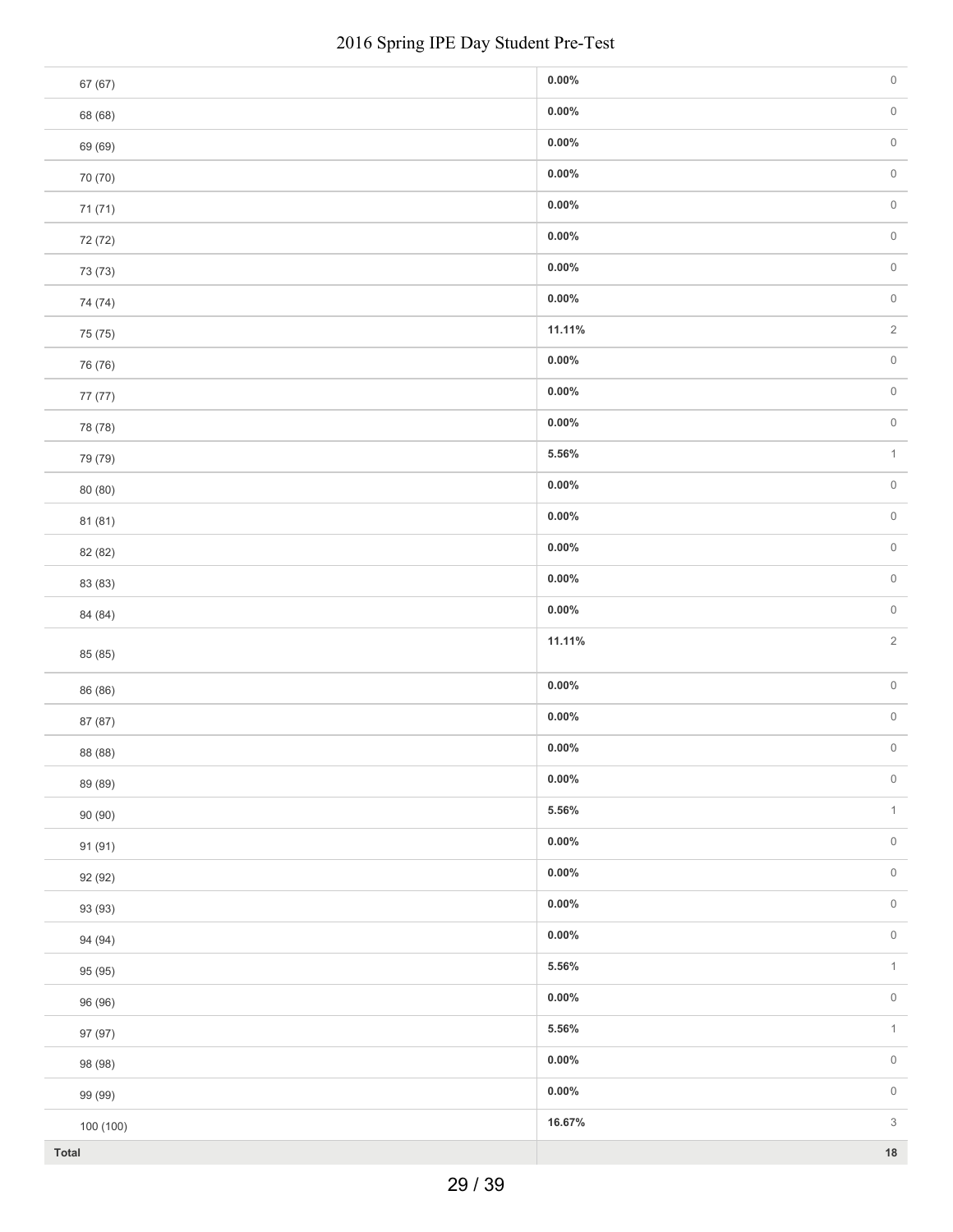| <b>Basic Statistics</b> |                |        |       |                           |  |
|-------------------------|----------------|--------|-------|---------------------------|--|
| <b>Minimum</b>          | <b>Maximum</b> | Median | Mean  | <b>Standard Deviation</b> |  |
| 6.00                    | 100.00         | 77.00  | 61.50 | 36.75                     |  |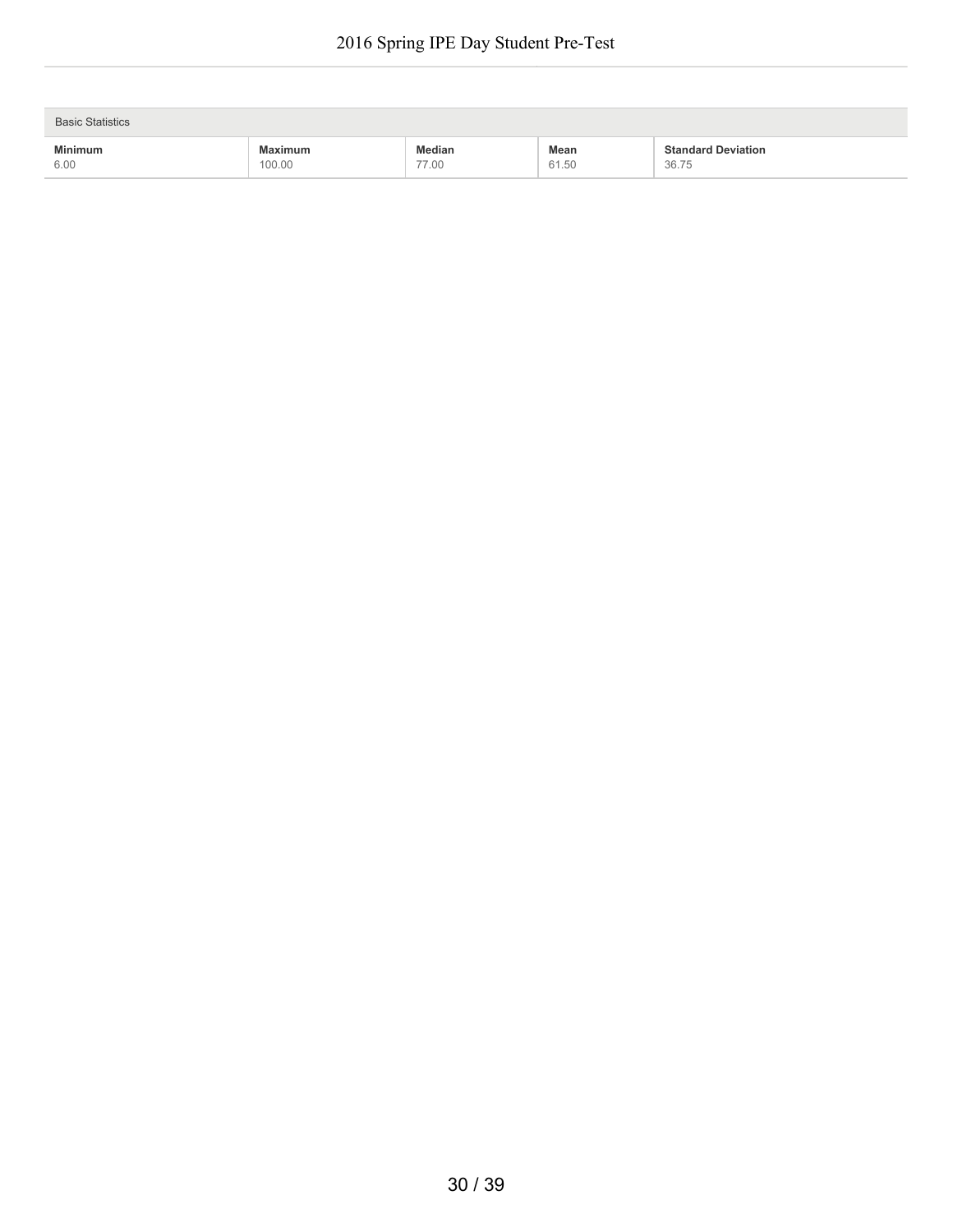## **Q6 How confident are you in your ability to work effectively within a team of other healthcare professionals?**

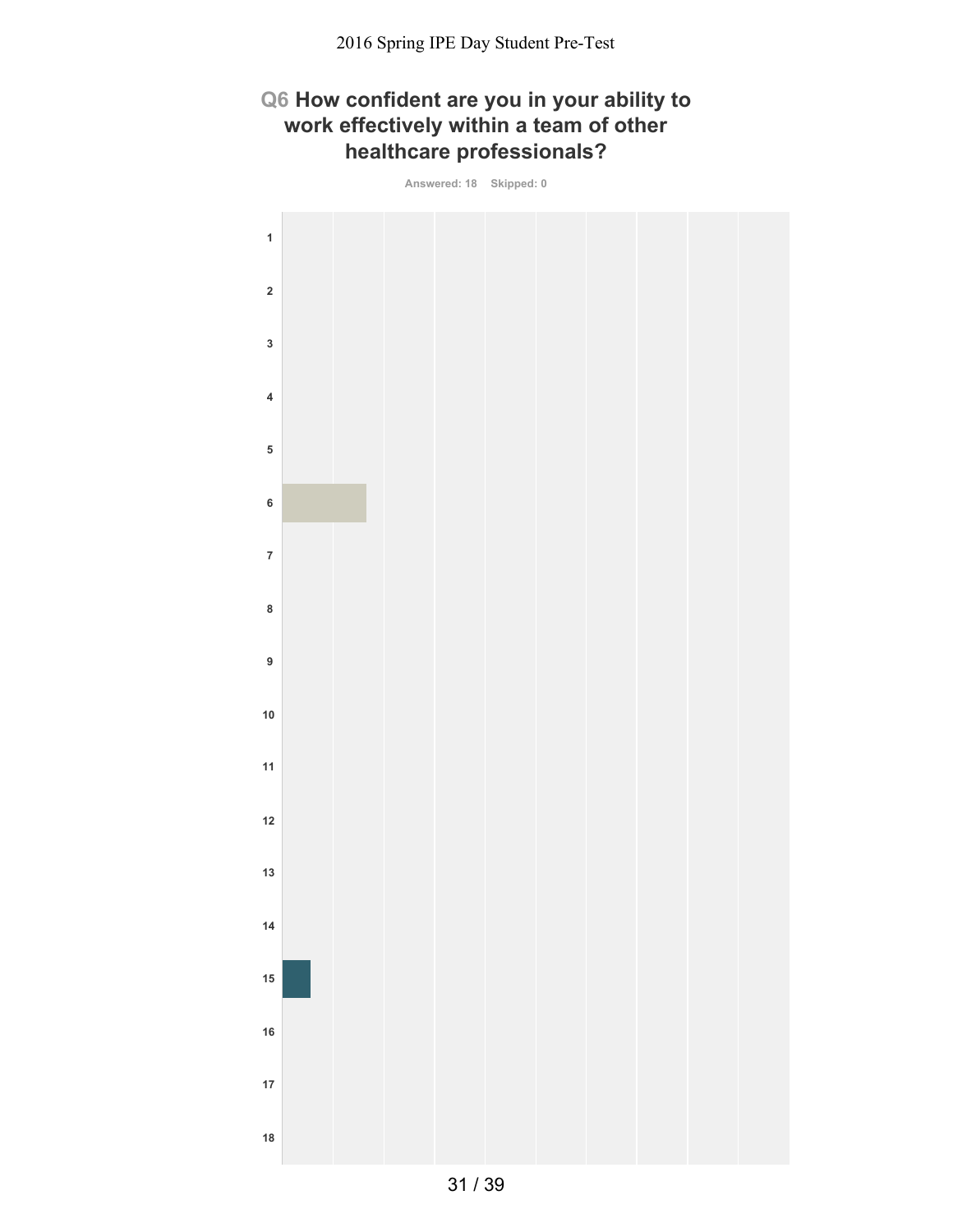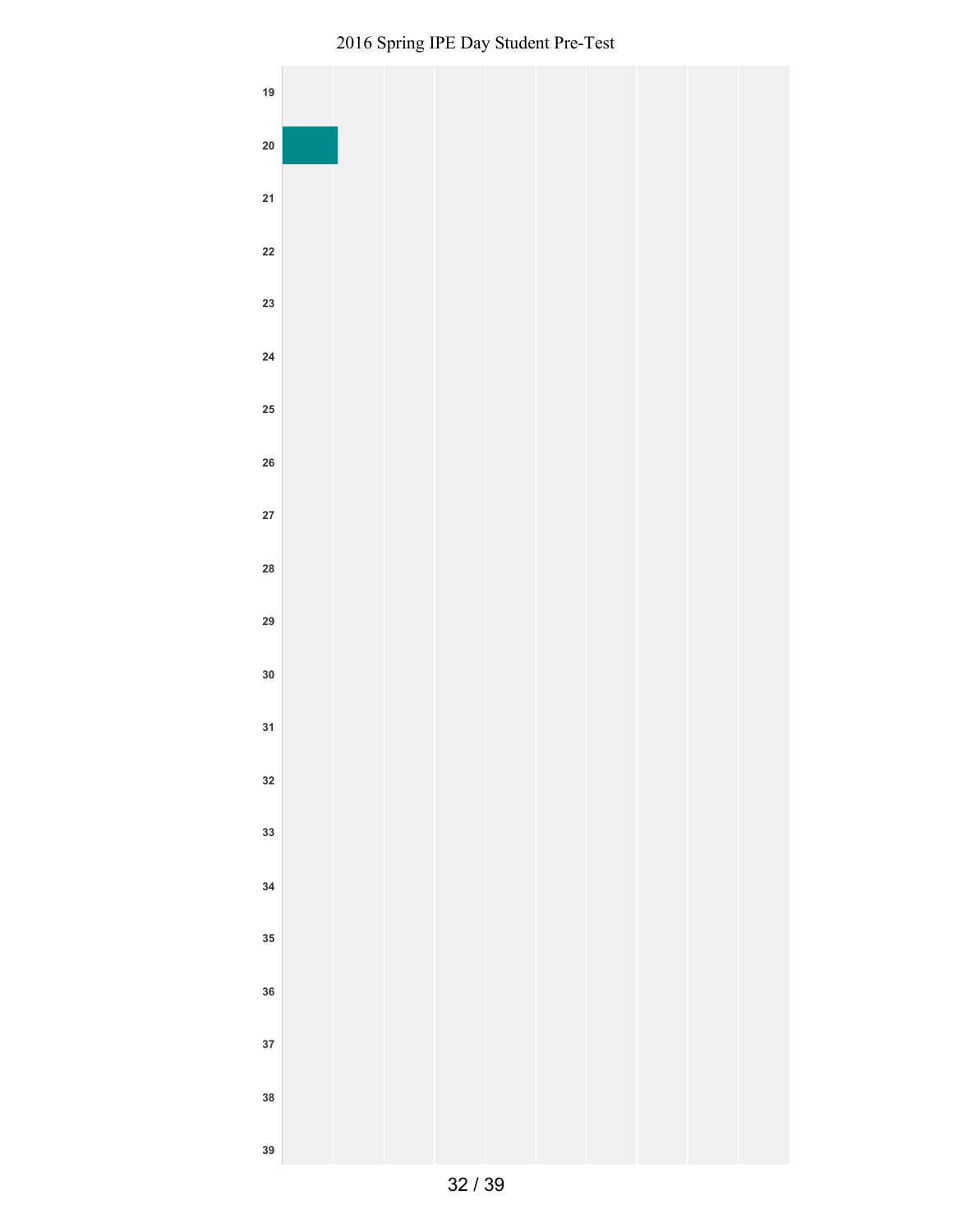| ${\bf 40}$ |  |  |  |  |  |
|------------|--|--|--|--|--|
| 41         |  |  |  |  |  |
| $42\,$     |  |  |  |  |  |
| 43         |  |  |  |  |  |
| 44         |  |  |  |  |  |
| $\bf 45$   |  |  |  |  |  |
| ${\bf 46}$ |  |  |  |  |  |
| 47         |  |  |  |  |  |
| 48<br>49   |  |  |  |  |  |
| ${\bf 50}$ |  |  |  |  |  |
| 51         |  |  |  |  |  |
| 52         |  |  |  |  |  |
| 53         |  |  |  |  |  |
| ${\bf 54}$ |  |  |  |  |  |
| 55         |  |  |  |  |  |
| 56         |  |  |  |  |  |
| 57         |  |  |  |  |  |
| 58         |  |  |  |  |  |
| 59         |  |  |  |  |  |
| ۵n         |  |  |  |  |  |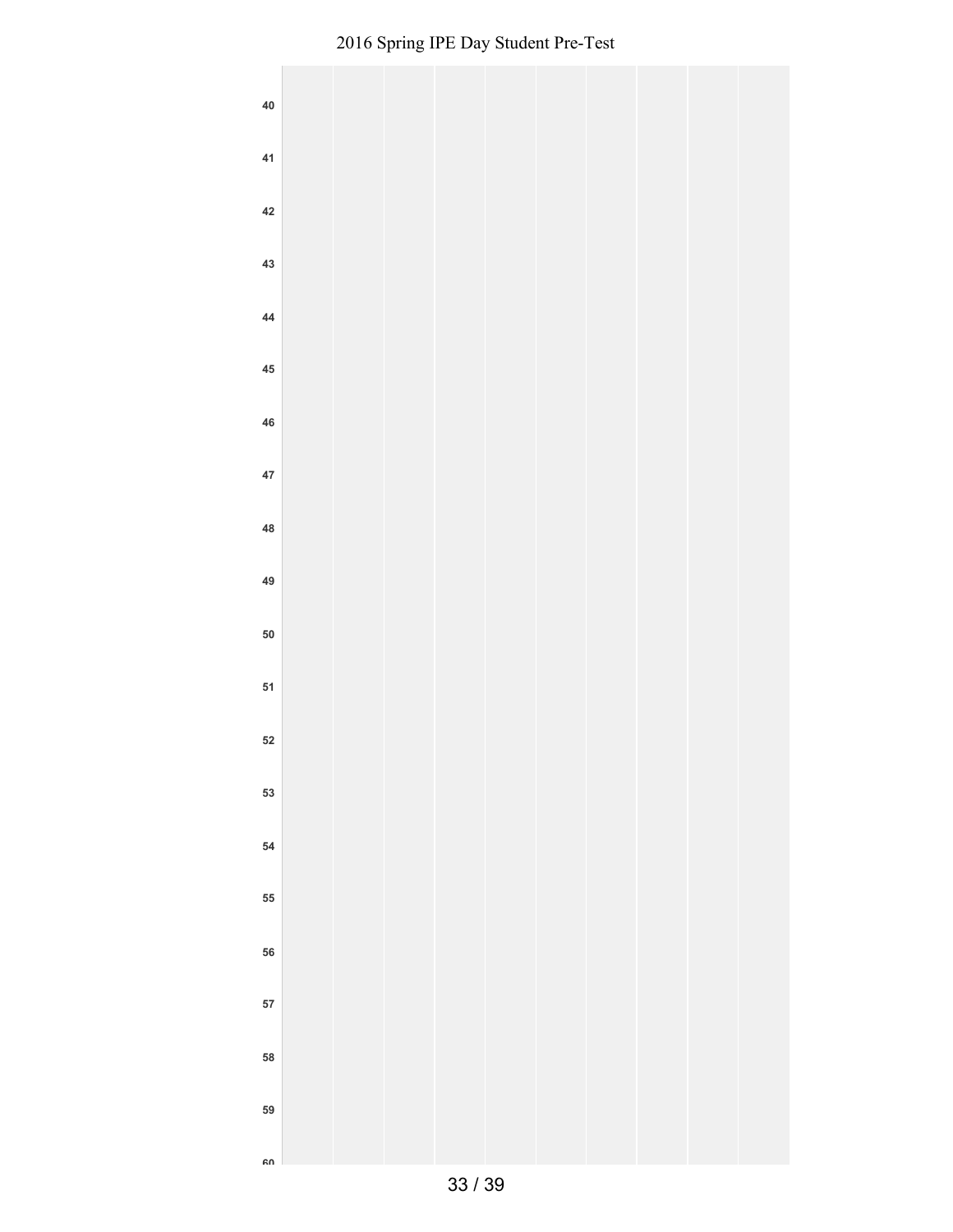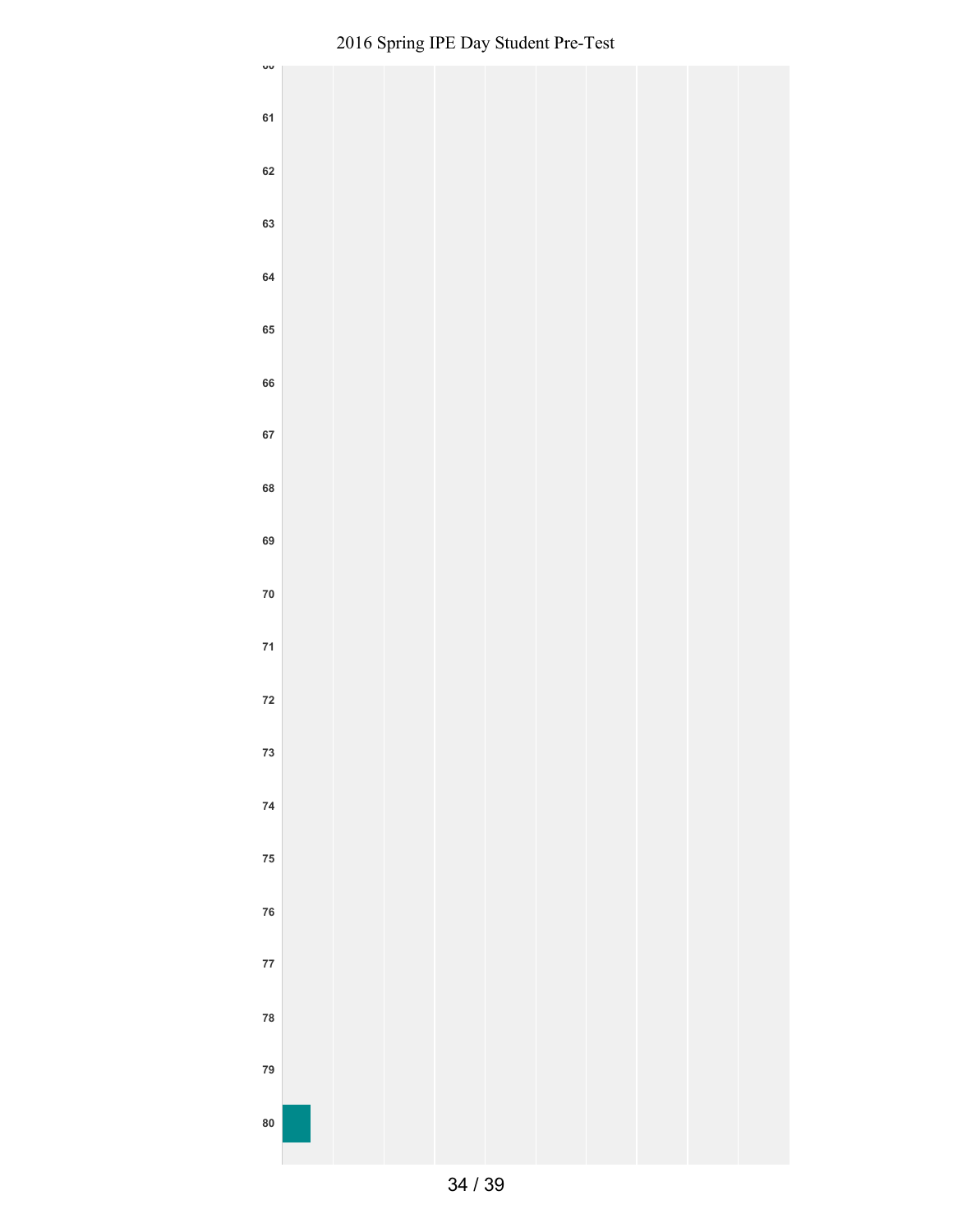

Spring IPE Day Student Pre-Test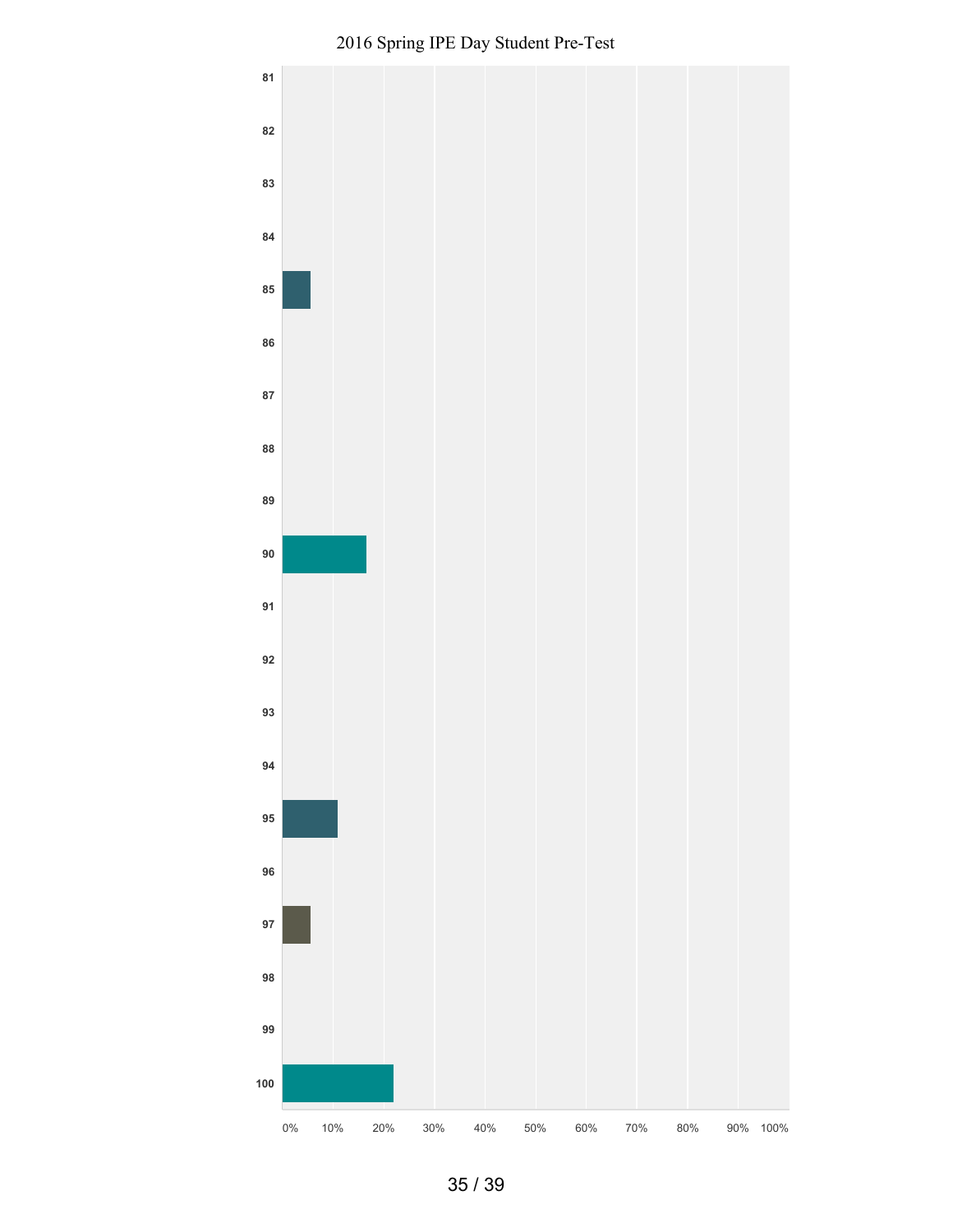| <b>Answer Choices</b> | Responses |                           |
|-----------------------|-----------|---------------------------|
| 1(1)                  | $0.00\%$  | $\,0\,$                   |
| 2(2)                  | $0.00\%$  | $\mathsf{O}\xspace$       |
| $3\ (3)$              | $0.00\%$  | $\,0\,$                   |
| 4(4)                  | $0.00\%$  | $\,0\,$                   |
| $5(5)$                | $0.00\%$  | $\,0\,$                   |
| 6(6)                  | 16.67%    | $\ensuremath{\mathsf{3}}$ |
| 7(7)                  | $0.00\%$  | $\,0\,$                   |
| 8(8)                  | $0.00\%$  | $\,0\,$                   |
| 9(9)                  | $0.00\%$  | $\,0\,$                   |
| 10(10)                | $0.00\%$  | $\,0\,$                   |
| 11(11)                | $0.00\%$  | $\,0\,$                   |
| 12(12)                | $0.00\%$  | $\,0\,$                   |
| 13(13)                | $0.00\%$  | $\,0\,$                   |
| 14(14)                | $0.00\%$  | $\,0\,$                   |
| 15(15)                | $5.56\%$  | $\mathbf{1}$              |
| 16 (16)               | $0.00\%$  | $\,0\,$                   |
| 17(17)                | $0.00\%$  | $\,0\,$                   |
| 18 (18)               | $0.00\%$  | $\,0\,$                   |
| 19 (19)               | $0.00\%$  | $\,0\,$                   |
|                       | 11.11%    | $\sqrt{2}$                |
| 20(20)                |           |                           |
| 21(21)                | $0.00\%$  | $\,0\,$                   |
| 22 (22)               | $0.00\%$  | $\,0\,$                   |
| 23 (23)               | $0.00\%$  | $\,0\,$                   |
| 24 (24)               | $0.00\%$  | $\,0\,$                   |
| 25 (25)               | $0.00\%$  | $\,0\,$                   |
| 26 (26)               | $0.00\%$  | $\,0\,$                   |
| 27(27)                | $0.00\%$  | $\,0\,$                   |
| 28 (28)               | $0.00\%$  |                           |
| 29 (29)               | $0.00\%$  | $\,0\,$                   |
| 30(30)                | $0.00\%$  | $\,0\,$                   |
| 31(31)                | $0.00\%$  | $\,0\,$                   |
| 32 (32)               | $0.00\%$  | $\,0\,$                   |
| 33 (33)               | $0.00\%$  | $\,0\,$                   |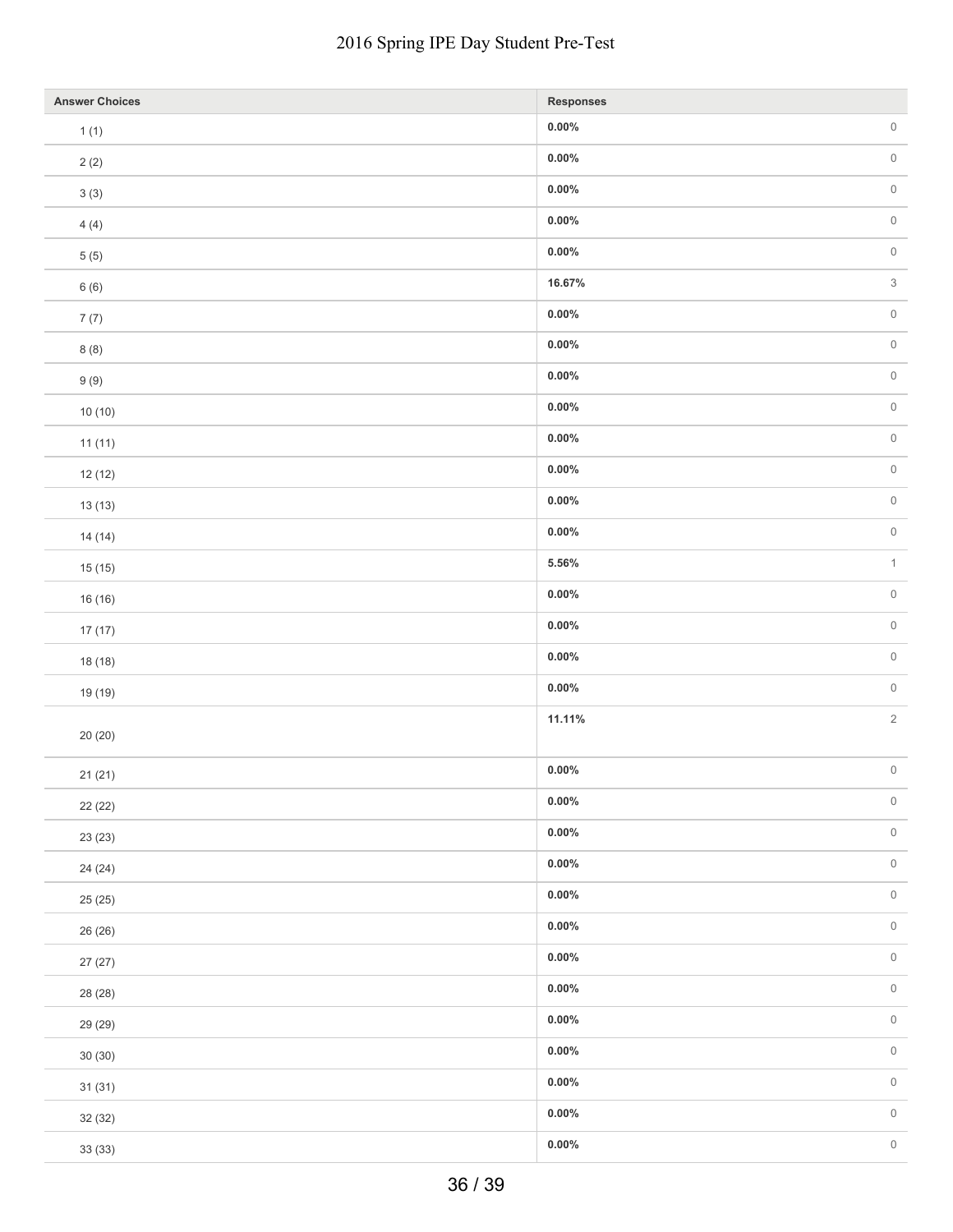|         | 2016 Spring IPE Day Student Pre-Test |  |
|---------|--------------------------------------|--|
| 34 (34) | $0.00\%$                             |  |
| 35(35)  | $0.00\%$                             |  |
| 36 (36) | $0.00\%$                             |  |
| 37 (37) | $0.00\%$                             |  |
| 38 (38) | $0.00\%$                             |  |
| 39 (39) | $0.00\%$                             |  |
| 40 (40) | $0.00\%$                             |  |
| 41 (41) | $0.00\%$                             |  |
| 42 (42) | $0.00\%$                             |  |
| 43 (43) | $0.00\%$                             |  |
| 44 (44) | $0.00\%$                             |  |
| 45 (45) | $0.00\%$                             |  |
| 46 (46) | $0.00\%$                             |  |
| 47 (47) | $0.00\%$                             |  |
| 48 (48) | $0.00\%$                             |  |
| 49 (49) | $0.00\%$                             |  |
| 50(50)  | $0.00\%$                             |  |
| 51(51)  | $0.00\%$                             |  |
| 52 (52) | $0.00\%$                             |  |
| 53 (53) | $0.00\%$                             |  |
| 54 (54) | $0.00\%$                             |  |
| 55 (55) | $0.00\%$                             |  |
| 56 (56) | $0.00\%$                             |  |
| 57 (57) | $0.00\%$                             |  |
| 58 (58) | $0.00\%$                             |  |
| 59 (59) | $0.00\%$                             |  |
| 60 (60) | $0.00\%$                             |  |
| 61(61)  | $0.00\%$                             |  |
| 62 (62) | $0.00\%$                             |  |
| 63 (63) | $0.00\%$                             |  |
| 64 (64) | $0.00\%$                             |  |
| 65 (65) | $0.00\%$                             |  |
| 66 (66) | $0.00\%$                             |  |
| 67 (67) | $0.00\%$                             |  |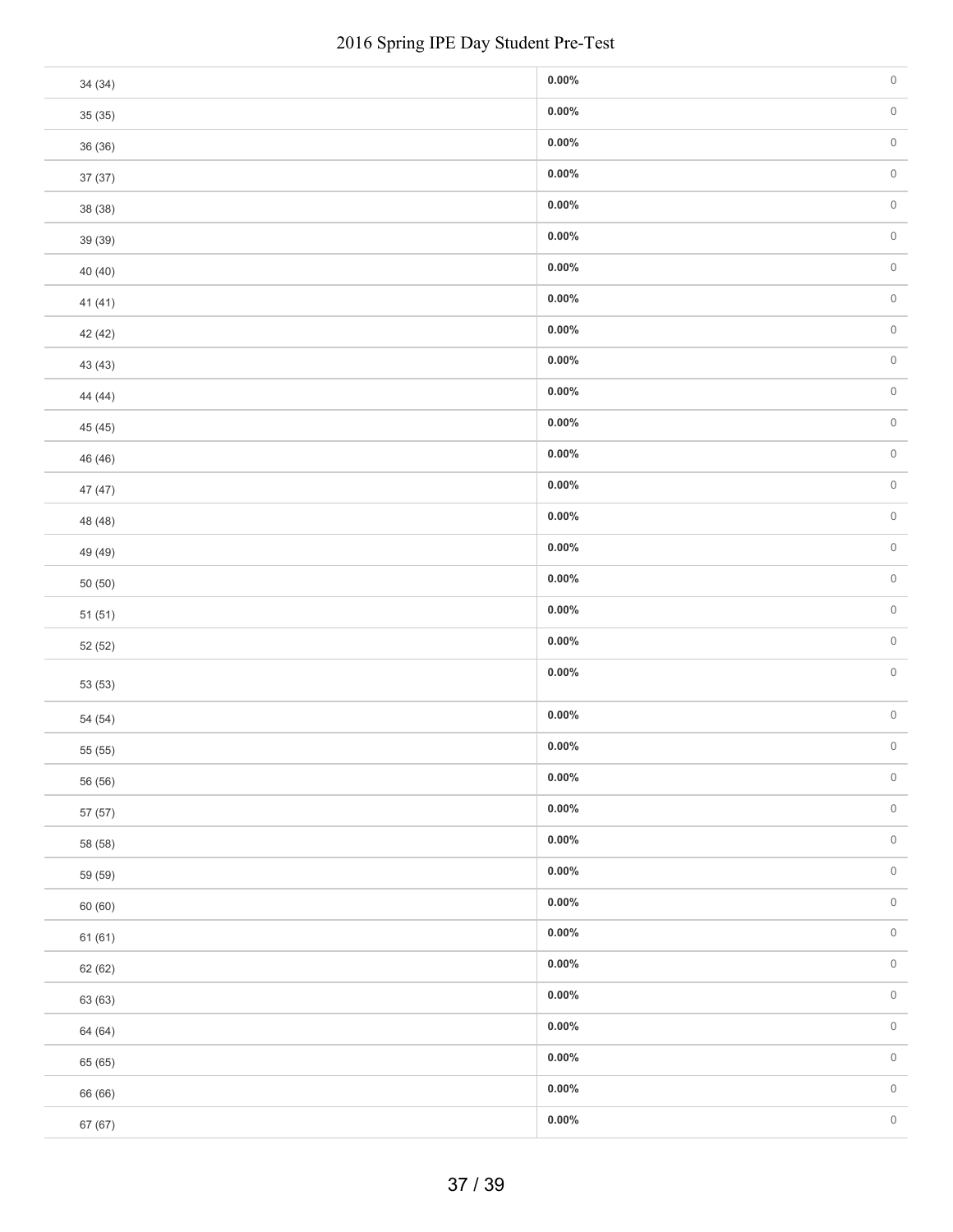| 2016 Spring IPE Day Student Pre-Test |          |                     |  |
|--------------------------------------|----------|---------------------|--|
| 68 (68)                              | $0.00\%$ | $\mathsf{O}\xspace$ |  |
| 69 (69)                              | $0.00\%$ | $\mathsf{O}\xspace$ |  |
| 70 (70)                              | $0.00\%$ | $\mathsf{O}\xspace$ |  |
| 71 (71)                              | $0.00\%$ | $\mathsf{O}\xspace$ |  |
| 72 (72)                              | $0.00\%$ | $\,0\,$             |  |
| 73 (73)                              | $0.00\%$ | $\mathbb O$         |  |
| 74 (74)                              | $0.00\%$ | $\mathsf{O}\xspace$ |  |
| 75 (75)                              | $0.00\%$ | $\,0\,$             |  |
| 76 (76)                              | $0.00\%$ | $\mathbb O$         |  |
| 77 (77)                              | $0.00\%$ | $\mathsf{O}\xspace$ |  |
| 78 (78)                              | $0.00\%$ | $\mathsf{O}$        |  |
| 79 (79)                              | $0.00\%$ | $\mathsf{O}\xspace$ |  |
| 80 (80)                              | 5.56%    | $\mathbf{1}$        |  |
| 81 (81)                              | $0.00\%$ |                     |  |
| 82 (82)                              | $0.00\%$ |                     |  |
| 83 (83)                              | $0.00\%$ |                     |  |
| 84 (84)                              | $0.00\%$ |                     |  |
| 85 (85)                              | $5.56\%$ |                     |  |
| 86 (86)                              | $0.00\%$ |                     |  |
| 87 (87)                              | $0.00\%$ |                     |  |
| 88 (88)                              | $0.00\%$ |                     |  |
| 89 (89)                              | $0.00\%$ |                     |  |
| 90 (90)                              | 16.67%   |                     |  |
| 91 (91)                              | $0.00\%$ |                     |  |
| 92 (92)                              | $0.00\%$ |                     |  |
| 93 (93)                              | $0.00\%$ |                     |  |
| 94 (94)                              | $0.00\%$ |                     |  |
| 95 (95)                              | 11.11%   |                     |  |
| 96 (96)                              | $0.00\%$ |                     |  |
| 97 (97)                              | $5.56\%$ |                     |  |
| 98 (98)                              | $0.00\%$ |                     |  |
| 99 (99)                              | $0.00\%$ |                     |  |
| 100 (100)                            | 22.22%   |                     |  |
| Total                                |          | $18\,$              |  |